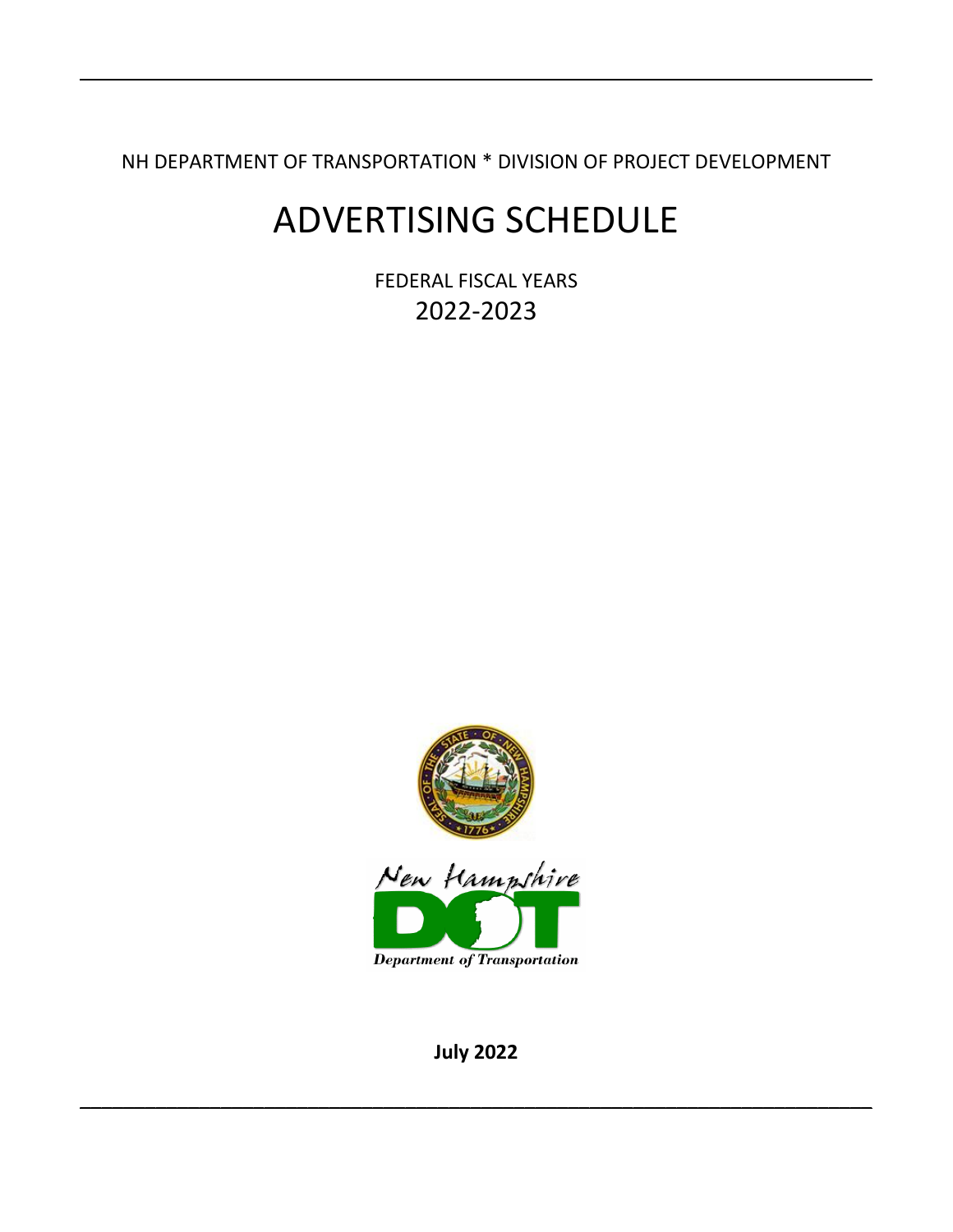#### Advertisement Schedule Changes for NHDOT Managed Projects

| <b>Project</b>                  | Proj#  | <b>Previous Ad Date</b> | <b>Revised Ad Date</b> | <b>Explanation</b>                                         |
|---------------------------------|--------|-------------------------|------------------------|------------------------------------------------------------|
| Statewide W Guardrail           | 43131  | June 14, 2022           | July 12, 2022          | More time for Project Development, utility relocation      |
| Hanover, NH-Norwich, VT         | 42278  | July 12, 2022           | August 9, 2022         | More time for Project Development, signal coord. w/ Vtrans |
| Salem                           | 43880  |                         | August 27, 2022        | New Project                                                |
| <b>Statewide Scour Response</b> | 41915A | July 26, 2022           | August 30, 2022        | More time for Project Development, permitting and ROW      |
| Statewide Signs                 | 43934  | August 23, 2022         | September 27, 2022     | More time for Project Development                          |
| Concord                         | 29601  | November 8, 2022        | January 17, 2023       | More time for Project Development                          |
| Nashua-Merrimack-Bedford        | 13761E |                         | February 28, 2023      | New Project Breakout from 13761C                           |
| Merrimack                       | 10136D | August 2, 2022          | May 23, 2023           | More time for Project Development                          |
| Nashua-Merrimack-Bedford        | 13761A | October 11, 2022        | January 30, 2024       | More time for Project Development                          |

#### from June 2022 to May 2023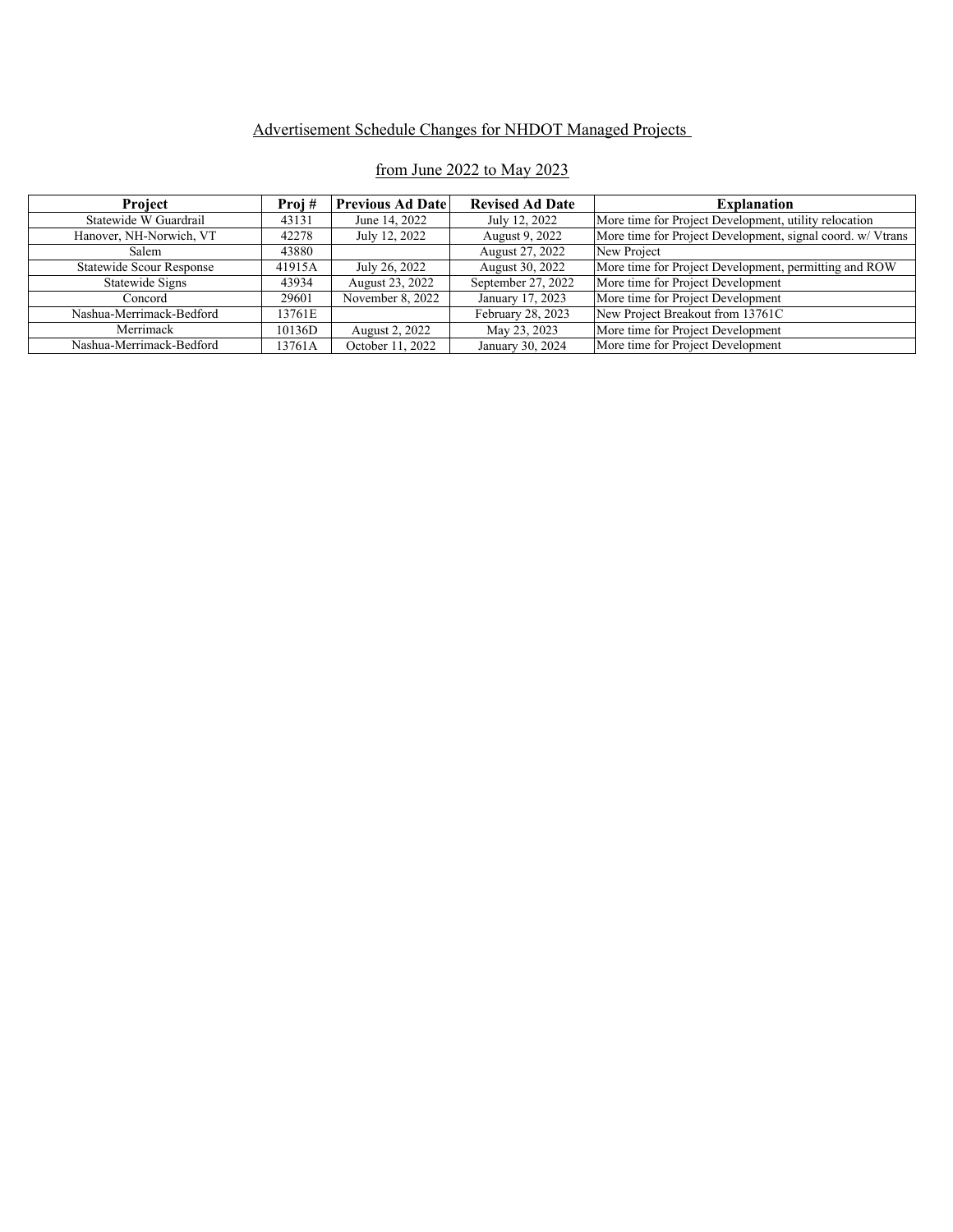#### NH DEPARTMENT OF TRANSPORTATION \* DIVISION OF PROJECT DEVELOPMENT ADVERTISING SCHEDULE

# **Fiscal Year**

**2022**

| Project Name / Number                                                                                      | <b>Project Description</b>                                                                                                                                                                         | <b>Target</b><br><b>Ad Date</b> | Approx.<br><b>Contract Amt.</b> | Federal<br><b>Dollars</b> |
|------------------------------------------------------------------------------------------------------------|----------------------------------------------------------------------------------------------------------------------------------------------------------------------------------------------------|---------------------------------|---------------------------------|---------------------------|
| October 2021                                                                                               |                                                                                                                                                                                                    |                                 |                                 |                           |
| <b>BEDFORD</b><br>13692C<br>X-A004(254)                                                                    | Contact Person: Jennifer Reczek<br>NH 101 Replacement of Br No 090/065 (NH 101<br>over Pulpit Brook) and intersection improv. at<br>Twin Brook Ln<br>[Bridg-T1-2-Rehab-Rcn, Other Fed Aid]         | 05-Oct-21                       | \$5,428,200<br>low-bid          | \$5,428,200               |
| <b>SUTTON</b><br>42419<br>X-A004(839)<br>One Contract With 40511                                           | Contact Person: Tobey Reynolds<br>I-89 Rehabilitate from MM 24.2 to MM 28.7<br>including the ramps for exit 10<br>[Pave-T1-Rehab]                                                                  | 05-Oct-21                       | \$15,299,400<br>low-bid         | \$15,299,400              |
| SUTTON - NEW LONDON<br>40511<br>X-A004(421)<br>One Contract With 42419                                     | Contact Person: Tobey Reynolds<br>I-89 Pav ement Rehab, Bridge and Drainage<br>Improvements. MM 28.7 to MM 31.2-NB/31.6 -<br>SB.<br>[Bridg-T1-2-Main-Pres, Bridg-T1-2-Rehab-Rcn,<br>Pave-T1-Rehab] | 05-Oct-21                       | \$14,500,600<br>low-bid         | \$14,500,600              |
| TROY-SWANZEY/BROOKLINE-MILFORD<br>43063<br>X-A005(030)                                                     | Contact Person: Ronald Grandmaison<br>NH 12/NH 13 Pav ement preserv ation<br>[Pave-T2-Resurf]                                                                                                      | 05-Oct-21                       | \$3,954,700<br>low-bid          | \$3,954,700               |
| CLAREMONT-NEWPORT/CHESTERFIELD-NH 11 / NH 9 Pav ement preservation<br><b>KEENE</b><br>43057<br>X-A005(024) | Contact Person: Ronald Grandmaison<br>[Pave-T2-Resurf]                                                                                                                                             | 12-Oct-21                       | \$7,557,400<br>low-bid          | \$7,557,400               |
| <b>MANCHESTER</b><br>41414<br>X-A004(624)                                                                  | Contact Person: Jennifer Reczek<br>Huse Road Address Red List bridge carrying<br>Huse Road over I-293 and NH Route 101<br>(176/106)<br>[Bridg-T3-4-Rehab-Rcn]                                      | 19-Oct-21                       | \$3,070,700<br>low-bid          | \$3,070,700               |
| STATEWIDE TIER 2 RESURFACING<br>(EAST)<br>43062<br>X-A005(029)                                             | Contact Person: Ronald Grandmaison<br>US 4/NH 4/NH 11/NH 108 Pavement<br>preservation of Tier 2 roadways<br>[Pave-T2-Resurf]                                                                       | 19-Oct-21                       | \$5,026,200<br>low-bid          | \$5,026,200               |
| <b>DISTRICT 1 E GUARDRAIL</b><br>43130<br>X-A005(045)                                                      | Contact Person: Kirk Mudgett<br>Routes 2, 16, 26 & 110 Replacement of cable<br>guardrail, F-unit and blunt end terminals on Tier<br>2 & 3 roadways in District 1<br>[HSIP *]                       | 26-Oct-21                       | \$1,059,100<br>low-bid          | \$1,059,100               |
|                                                                                                            | <b>October Monthly Total</b>                                                                                                                                                                       |                                 | \$55,896,300                    | \$55,896,300              |
| November 2021                                                                                              |                                                                                                                                                                                                    |                                 |                                 |                           |
| CAMPTON-WOODSTOCK/LITTLETON<br>(CRACK SEAL)<br>43482                                                       | Contact Person: Ronald Grandmaison<br>I-93 Crack sealing Tier 1 roadways.<br>[Pave-T1-Resurf]                                                                                                      | 16-Nov-21                       | \$320,300<br>low-bid            | \$320,300                 |

**Print Date: 07/01/22** 2022 Page 1 of 11

X-A005(114)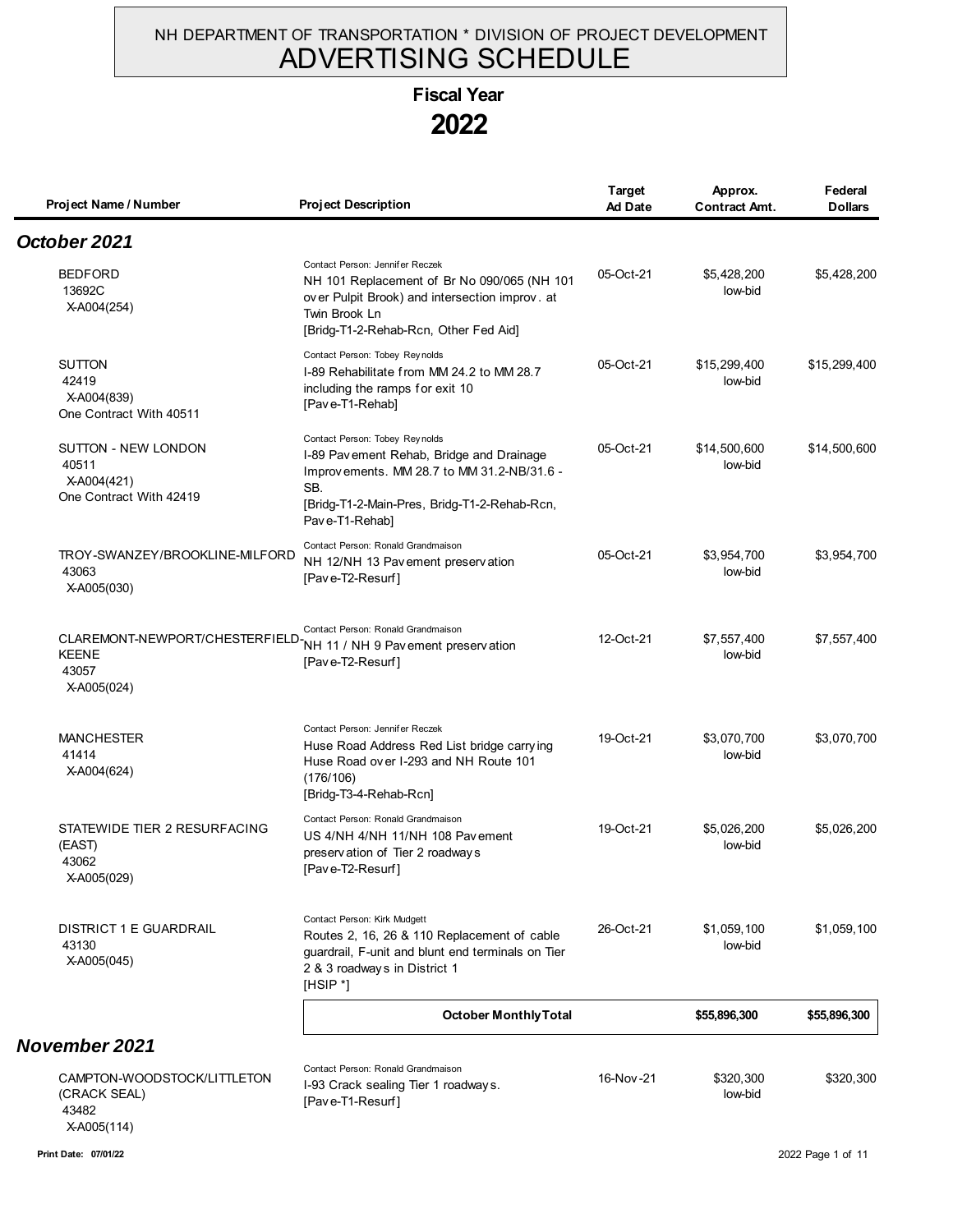| Project Name / Number                                             | <b>Project Description</b>                                                                                                                                                  | <b>Target</b><br><b>Ad Date</b> | Approx.<br><b>Contract Amt.</b> | Federal<br><b>Dollars</b> |
|-------------------------------------------------------------------|-----------------------------------------------------------------------------------------------------------------------------------------------------------------------------|---------------------------------|---------------------------------|---------------------------|
| <b>November 2021</b>                                              |                                                                                                                                                                             |                                 |                                 |                           |
| CENTRAL TURNPIKE RESURFACING<br>42263                             | Contact Person: Sam Newsom<br>I-93, FE Everett Turnpike Central Turnpike<br><b>Resurfacing</b><br>$[TRR^*]$                                                                 | 16-Nov-21                       | \$4,041,800<br>low-bid          | \$0                       |
| <b>MILAN</b><br>42850E                                            | Contact Person: Matthew Lampron<br>NH 16 Fuel system replacement at Milan PS 106<br>[FUEL CAPITAL, NON-PAR (dot)]                                                           | 23-Nov-21                       | \$598,800<br>low-bid            | \$0                       |
| STATEWIDE TIER 2 RESURFACING<br>(CENTRAL)<br>43060<br>X-A005(027) | Contact Person: Ronald Grandmaison<br>NH 10/NH 11/US 4/US 3/NH 25 Pavement<br>preserv ation<br>[ADA-Trans, Pave-T2-Resurf]                                                  | 23-Nov-21                       | \$3,743,700<br>low-bid          | \$3,743,700               |
|                                                                   | November Monthly Total                                                                                                                                                      |                                 | \$8,704,600                     | \$4,064,000               |
| December 2021                                                     |                                                                                                                                                                             |                                 |                                 |                           |
|                                                                   | <b>December Monthly Total</b>                                                                                                                                               |                                 | \$0                             | \$0                       |
|                                                                   | <b>First Quarter Total</b>                                                                                                                                                  |                                 | \$64,600,900                    | \$59,960,300              |
| January 2022                                                      |                                                                                                                                                                             |                                 |                                 |                           |
| <b>EASTERN TURNPIKE RESURFACING</b><br>42264                      | Contact Person: Sam Newsom<br>I-95, Spaulding Turnpike Eastern Turnpike<br>Resurfacing of 1-95 and Spaulding Turnpike<br>$[TRR^*]$                                          | 04-Jan-22                       | \$6,215,700<br>low-bid          | \$0                       |
| STATEWIDE CRACK SEAL TIER 2 S<br>43527<br>X-A005(130)             | Contact Person: Ronald Grandmaison<br>Various Crack seal various Tier 2 roads in the<br>southern half of the State.<br>[Pave-T2-Resurf]                                     | 04-Jan-22                       | \$583,800<br>low-bid            | \$583,800                 |
| AMHERST<br>43518A                                                 | Contact Person: Mark Kirouac<br>NH 122 Replace salted well.<br>[WELLS]                                                                                                      | 18-Jan-22                       | \$44,000<br>low-bid             | \$0                       |
| NASHUA-MERRIMACK-BEDFORD<br>13761D                                | Contact Person: Wendy Johnson<br>FE Ev erett Turnpike FE Ev erett Turnpike<br>widening of a 2-lane section from north of Exit<br>13 to north of 1-293 diverge.<br>$[TPK^*]$ | 18-Jan-22                       | \$20,518,900<br>low-bid         | \$0                       |
| DERRY-LONDONDERRY<br>13065D<br>X-A005(165)                        | Contact Person: Wendy Johnson<br>Folsom Road, Trolley Car Lane, Ferland Drive I-<br>93 Exit 4A, Building Demolitions for<br>construction of Exit 4A.<br>[Other Fed Aid]     | 25-Jan-22                       | \$322,500<br>low-bid            | \$322,500                 |
| WOODSTOCK-LINCOLN<br>43494<br>X-A005(117)                         | Contact Person: Ronald Grandmaison<br>I-93 Pavement preservation of I-93 from<br>approximately Exit 30 to 32<br>[Pave-T1-Resurf]                                            | 25-Jan-22                       | \$4,796,800<br>low-bid          | \$4,796,800               |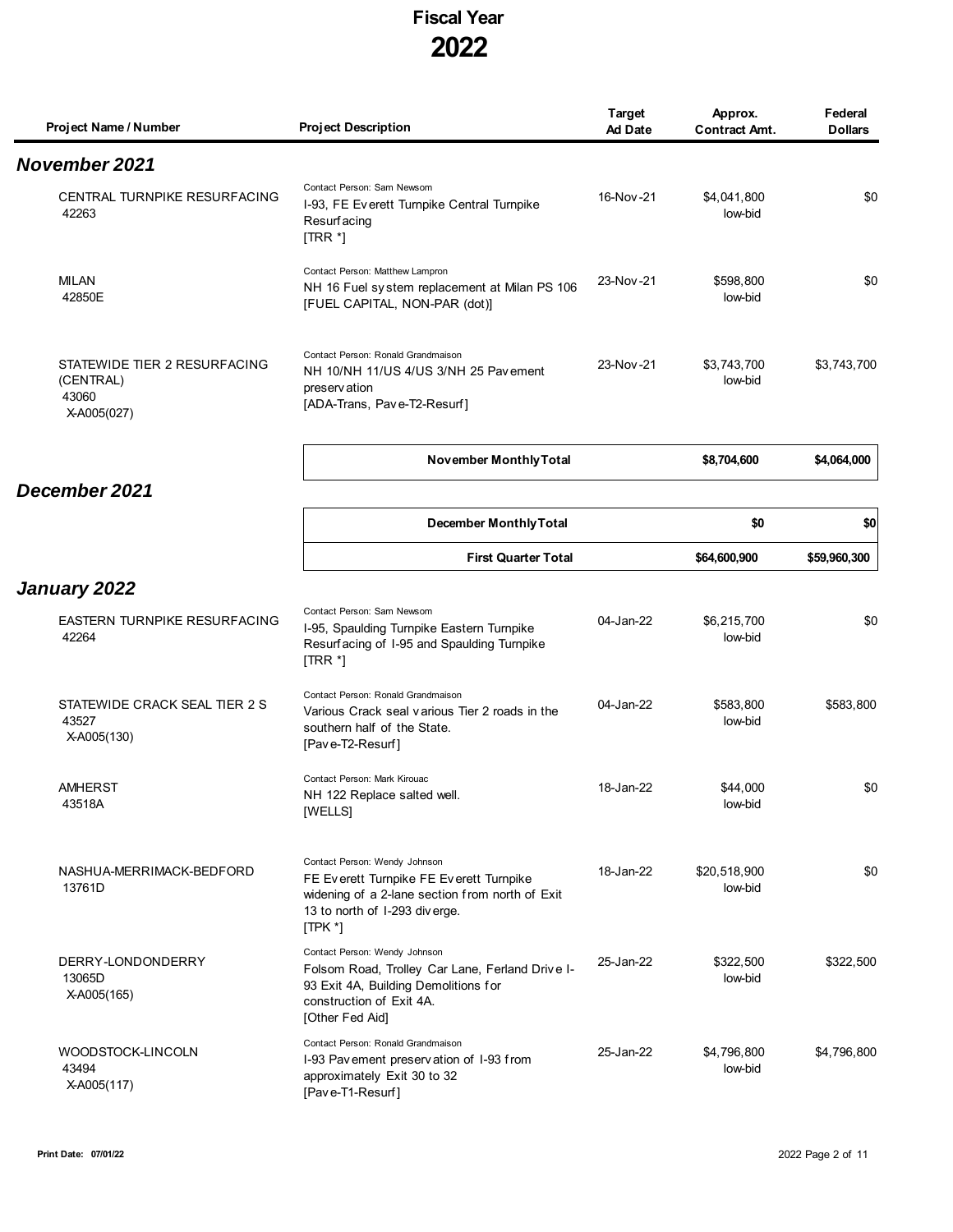| Project Name / Number                                 | <b>Project Description</b>                                                                                                                                                                                         | Target<br><b>Ad Date</b> | Approx.<br><b>Contract Amt.</b> | Federal<br><b>Dollars</b> |
|-------------------------------------------------------|--------------------------------------------------------------------------------------------------------------------------------------------------------------------------------------------------------------------|--------------------------|---------------------------------|---------------------------|
| January 2022                                          |                                                                                                                                                                                                                    |                          |                                 |                           |
|                                                       | January Monthly Total                                                                                                                                                                                              |                          | \$32,481,700                    | \$5,703,100               |
| <b>February 2022</b>                                  |                                                                                                                                                                                                                    |                          |                                 |                           |
| <b>DISTRICT 1 N</b><br>16161K                         | Contact Person: Ronald Grandmaison<br>Various Resurfacing of roadways in District 1<br>[NON-PAR (dot), NON-PAR (other), Pave-T2-<br>Resurf, Pave-T3-4-Rehab, Pave-T3-4-Resurf]                                     | 01-Feb-22                | \$4,343,500<br>low-bid          | \$0                       |
| <b>DISTRICT 1 S</b><br>43524                          | Contact Person: Ronald Grandmaison<br>Various Resurfacing various Tier 2, 3, and 4<br>roadways in southern District 1.<br>[NON-PAR (dot), NON-PAR (other), Pave-T2-<br>Resurf, Pave-T3-4-Resurf]                   | 01-Feb-22                | \$3,424,200<br>low-bid          | \$0                       |
| <b>DISTRICT 2 E</b><br>43525                          | Contact Person: Ronald Grandmaison<br>Various Resurfacing various Tier 2, 3, and 4<br>roadways in District 2, 3, and 5.<br>[NON-PAR (dot), NON-PAR (other), Pave-T2-<br>Resurf, Pave-T3-4-Resurf]                  | 01-Feb-22                | \$3,088,200<br>low-bid          | \$0                       |
| DISTRICT 2 W<br>16162K                                | Contact Person: Ronald Grandmaison<br>Various Resurfacing of various routes<br>throughout District 2<br>[NON-PAR (dot), NON-PAR (other), Pave-T2-<br>Resurf, Pave-T3-4-Resurf]                                     | 01-Feb-22                | \$3,064,600<br>low-bid          | \$0                       |
| <b>DISTRICT 3</b><br>16163K                           | Contact Person: Ronald Grandmaison<br>Various Resurfacing various tier 2, 3, and 4<br>roads in District 3.<br>[BET-FA-3, NON-PAR (dot), NON-PAR (other),<br>Pave-T2-Resurf, Pave-T3-4-Rehab, Pave-T3-4-<br>Resurf] | 01-Feb-22                | \$5,579,900<br>low-bid          | \$0                       |
| <b>DISTRICT 4</b><br>16164K                           | Contact Person: Ronald Grandmaison<br>Various Resurfacing various tier 2, 3, and 4<br>roadways in District 4.<br>[NON-PAR (dot), NON-PAR (other), Pave-T2-<br>Resurf, Pave-T3-4-Resurf]                            | 01-Feb-22                | \$4,776,500<br>low-bid          | \$0                       |
| DISTRICT 5<br>16165K                                  | Contact Person: Ronald Grandmaison<br>Various Resurfacing various tier 2, 3, and 4<br>roadways in District 5.<br>[NON-PAR (dot), NON-PAR (other), Pave-T2-<br>Resurf, Pave-T3-4-Resurf]                            | 01-Feb-22                | \$3,575,300<br>low-bid          | \$0                       |
| DISTRICT 6<br>16166K                                  | Contact Person: Ronald Grandmaison<br>Various Resurfacing various tier 2, 3, and 4<br>roadways in District 6.<br>[BET-FA-6, NON-PAR (dot), Pave-T2-Resurf,<br>Pave-T3-4-Resurf]                                    | 01-Feb-22                | \$4,439,900<br>low-bid          | \$0                       |
| STATEWIDE CRACK SEAL TIER 2 N<br>43526<br>X-A005(129) | Contact Person: Ronald Grandmaison<br>Various Crack sealing various Tier 2 roads in<br>the northern half of the Sate.<br>[Pave-T2-Resurf]                                                                          | 08-Feb-22                | \$304,400<br>low-bid            | \$304,400                 |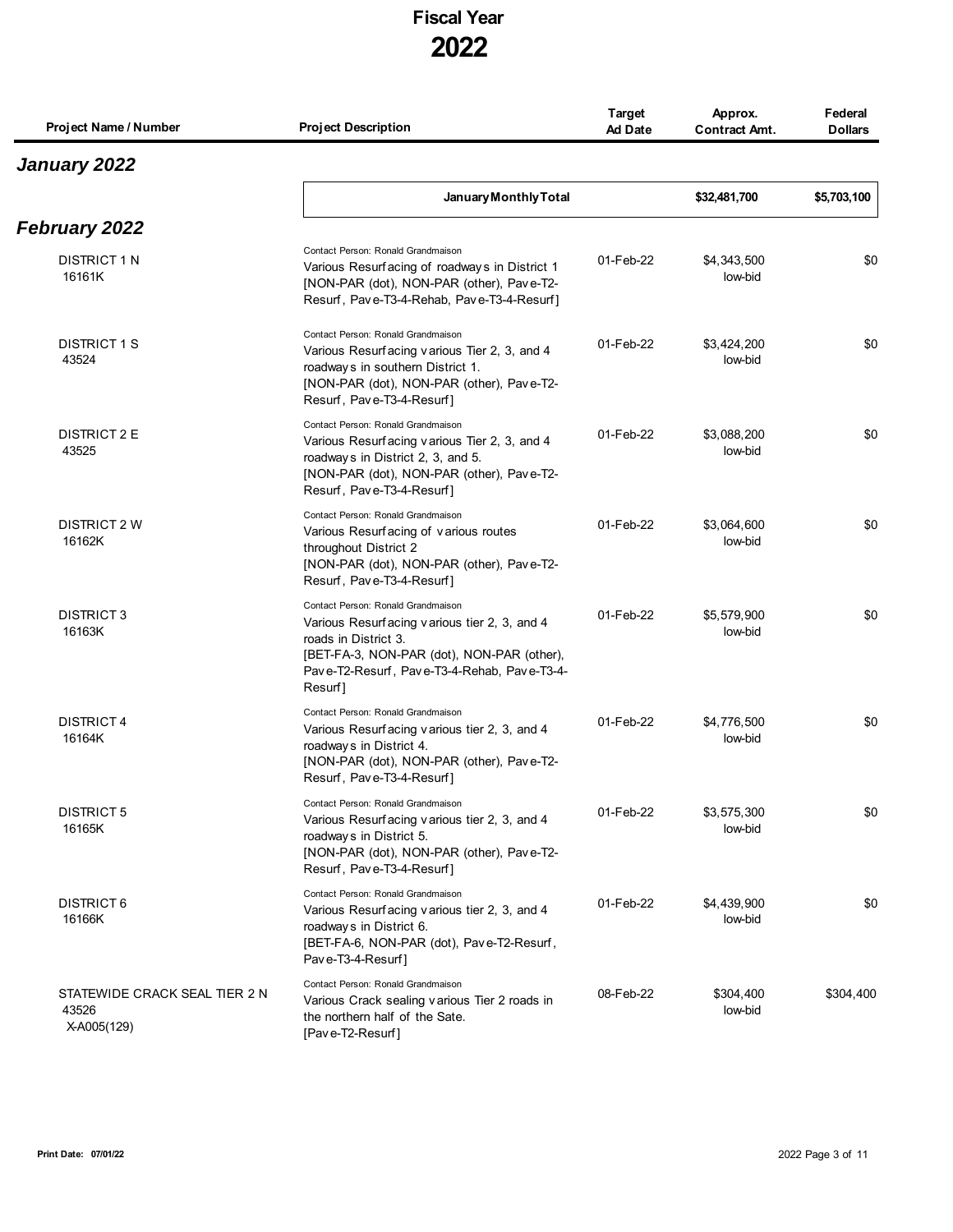| Project Name / Number                          | <b>Project Description</b>                                                                                                                                                                                              | Target<br><b>Ad Date</b> | Approx.<br><b>Contract Amt.</b> | Federal<br><b>Dollars</b> |
|------------------------------------------------|-------------------------------------------------------------------------------------------------------------------------------------------------------------------------------------------------------------------------|--------------------------|---------------------------------|---------------------------|
| <b>February 2022</b>                           |                                                                                                                                                                                                                         |                          |                                 |                           |
| <b>GUARDRAIL REPAIR SOUTH</b><br>43590         | Contact Person: Sam Newsom<br>Blue Star, FEET & Spaulding Turnpike, I-93, Rt<br>101 Central, Eastern Turnpikes, I-93 and Rt.<br>101 guardail repair on as needed basis.<br>[BET-STAL-HQ, NON-PAR (other)]               | 15-Feb-22                | \$1,323,600<br>low-bid          | \$0                       |
| STATEWIDE STRIPING (TURNPIKES)<br>42265        | Contact Person: Sam Newsom<br>Statewide Statewide Striping (Turnpikes)<br>$[TRR^*]$                                                                                                                                     | 15-Feb-22                | \$646,500<br>low-bid            | \$0                       |
| <b>NEWPORT</b><br>20006<br>(LPA)               | Contact Person: Ron Kleiner<br>SAND HILL ROAD Sand Hill Road over Brook -<br>Br. #154/129 - Bridge Replacement<br>$[SAB^*]$                                                                                             | 16-Feb-22                | \$929,400                       | \$0                       |
| TURNPIKE DRAINAGE REHABILITATION<br>40042      | Contact Person: Sam Newsom<br>F.E. Everett Turnpike Turnpike Drainage<br>Rehabilitation along Eastern and Central<br>Turnpike facilities<br>$[TRR^*]$                                                                   | 22-Feb-22                | \$658,800<br>low-bid            | \$0                       |
| <b>BERLIN</b><br>41367<br>X-A004(616)<br>(LPA) | Contact Person: Anthony Puntin<br>Main Street and Riverside Drive Const. multi-<br>use path along Androscoggin River from<br>Service Credit Union Heritage Park to 12th St.<br>[Ear-NH085, NON-PAR (other), TA *, TE *] | 24-Feb-22                | \$1,416,000                     | \$800,600                 |
|                                                | <b>February Monthly Total</b>                                                                                                                                                                                           |                          | \$37,570,800                    | \$1,105,000               |
| <b>March 2022</b>                              | Contact Person: Dana Lacasse                                                                                                                                                                                            |                          |                                 |                           |
| <b>GUARDRAIL REPAIR NORTH</b><br>43588         | I-93 (Exit 20 to VT Border) Guardail Repair<br>North - I-93 Exit 20 to VT border<br>[BET-STAL-HQ]                                                                                                                       | 01-Mar-22                | \$447,200<br>low-bid            | \$0                       |
| <b>GUARDRAIL REPAIR WEST</b><br>43589          | Contact Person: Dana Lacasse<br>GR Repair Tier1 D2/5 (I-93 MM 38.4 to 57.0, I-<br>393 & I-89) Guardrail Repair Tier1 Roadways<br>D2/5 (I-93 MM 38.4 to 57.0, I-393 & I-89)<br>[BET-STAL-HQ]                             | 01-Mar-22                | \$655,800<br>low-bid            | \$0                       |
| <b>BEDFORD</b><br>43138<br>X-A005(049)         | Contact Person: Kirk Mudgett<br>Route 114 Rehabilitate 72" cmp carrying<br>Bowman Brook under Route 114<br>[CRDR <sup>*</sup> ]                                                                                         | 08-Mar-22                | \$575,000<br>low-bid            | \$575,000                 |
| DISTRICT 5 CHIP SEAL 2022<br>42443             | Contact Person: Ronald Grandmaison<br>Various Roadway preservation (Chip Seal) on<br>Various roadways.<br>[NON-PAR (dot), Pave-T3-4-Resurf]                                                                             | 08-Mar-22                | \$1,739,800<br>low-bid          | \$0                       |
| STATEWIDE PAVEMENT MARKINGS<br>43819           | Contact Person: Lee Baronas<br>Pav ement Markings Pav ement Marking<br>Maintenance via Contractor. Limited to<br>Stenciled and Transverse Markings<br>[BET-STAL-HQ, NON-PAR (dot)]                                      | 15-Mar-22                | \$239,000<br>low-bid            | \$0                       |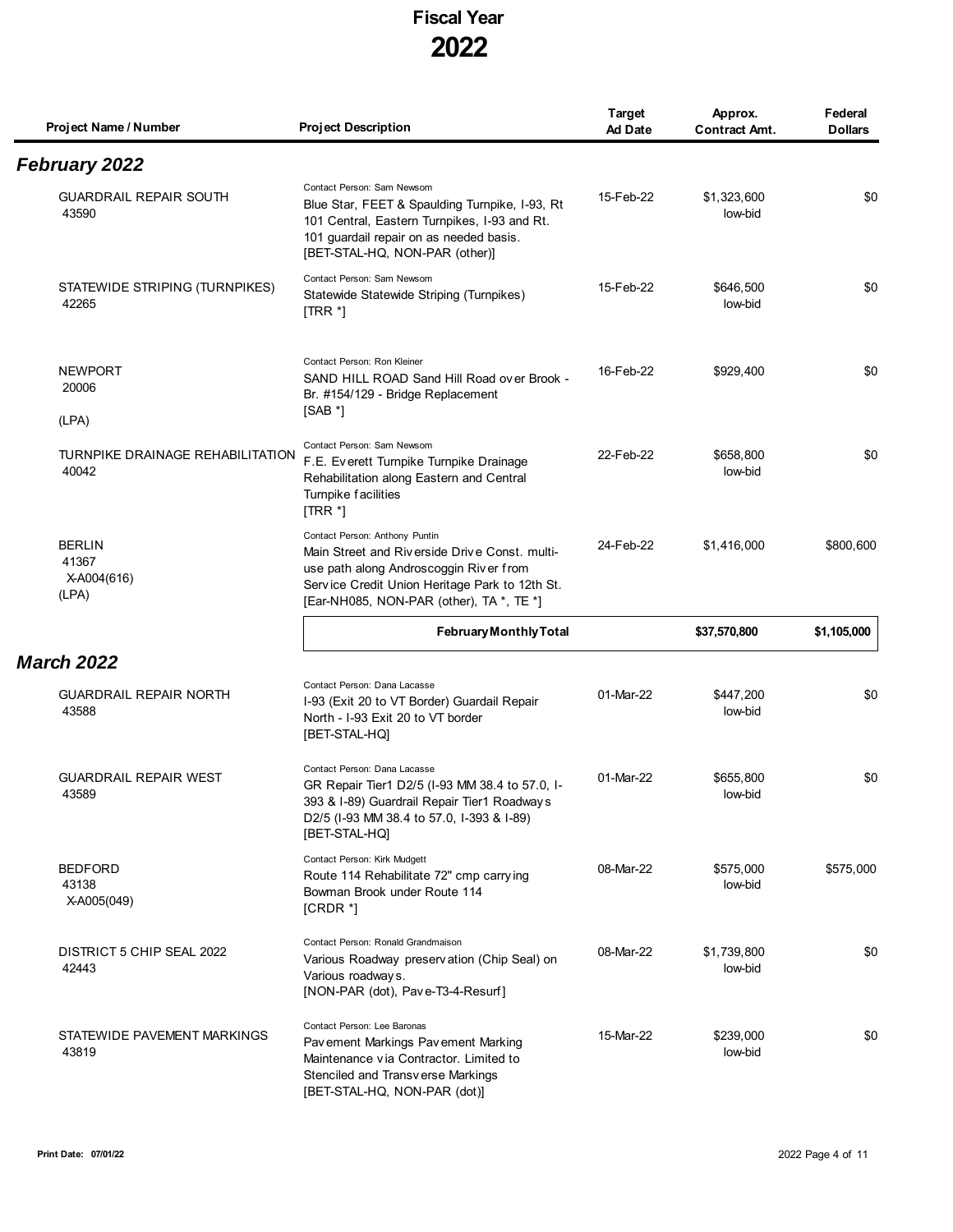| Project Name / Number                                        | <b>Project Description</b>                                                                                                                                                              | <b>Target</b><br><b>Ad Date</b> | Approx.<br><b>Contract Amt.</b> | Federal<br><b>Dollars</b> |
|--------------------------------------------------------------|-----------------------------------------------------------------------------------------------------------------------------------------------------------------------------------------|---------------------------------|---------------------------------|---------------------------|
| <b>March 2022</b>                                            |                                                                                                                                                                                         |                                 |                                 |                           |
| BATH<br>43247<br>X-A005(062)                                 | Contact Person: Kirk Mudgett<br>US 302 Replacement of existing 6' x 4'<br>concrete box culvert 2 miles south of Cate Rd.<br>$[CRDR*]$                                                   | 22-Mar-22                       | \$577,900<br>low-bid            | \$577,900                 |
| HOLDERNESS-TAMWORTH<br>43528                                 | Contact Person: Ronald Grandmaison<br>NH 113 Resurfacing NH 113 from US 3 in<br>Holderness to NH 25 in Tamworth.<br>[NON-PAR (dot), Pave-T3-4-Resurf]                                   | 29-Mar-22                       | \$2,182,200<br>low-bid          | \$0                       |
| <b>MADBURY</b><br>43276<br>X-A005(068)                       | Contact Person: Kirk Mudgett<br>Madbury Rd Rehabilitation of a 58" x 36" BCC<br>Steel Arch carrying Beard's Creek, located just<br>north of US 4.<br>$[CRDR*]$                          | 29-Mar-22                       | \$344,700<br>low-bid            | \$344,700                 |
|                                                              | <b>March Monthly Total</b>                                                                                                                                                              |                                 | \$6,761,600                     | \$1,497,600               |
|                                                              | <b>Second Quarter Total</b>                                                                                                                                                             |                                 | \$76,814,100                    | \$8,305,700               |
| <b>April 2022</b>                                            |                                                                                                                                                                                         |                                 |                                 |                           |
| MANCHESTER-HOOKSETT<br>43071<br>X-A005(034)                  | Contact Person: Ronald Grandmaison<br>I-93 Resurfacing SB I-93 from I-293 southerly<br>to Exit 6. Includes interchanges 6, 7, 8, 9, 10,<br>and I-293<br>[NON-PAR (dot), Pave-T1-Resurf] | 05-Apr-22                       | \$6,393,200<br>low-bid          | \$6,393,200               |
| CONCORD/ROCHESTER<br>43762<br>One Contract With 43872, 43873 | Contact Person: Lee Baronas<br>FE Everett and Spaulding Tpke Repair traffic<br>signals in Concord and replace Weigh-in-<br>Motion Station in Rochester<br>$[TRR^*]$                     | 19-Apr-22                       | \$533,000<br>low-bid            | \$0                       |
| DERRY-LONDONDERRY<br>13065A<br>A005(073)                     | Contact Person: Wendy Johnson<br>I-93 I-93 EXIT 4A, final design and construction<br>of a new interchange and connecting<br>roadway.<br>[NON-PAR (other), Other Fed Aid]                | 19-Apr-22                       | \$45,517,600<br>low-bid         | \$45,517,600              |
| <b>HOOKSETT SIGNAL</b><br>43872                              | Contact Person: Lee Baronas<br>NH Route 3A Replace Signal Equipment<br>Damaged by Motor Vehicle Crash                                                                                   | 19-Apr-22                       | \$126,000<br>low-bid            | \$0                       |
| One Contract With 43762, 43873                               | [NON-PAR (dot), Reimburse Maint Repr]                                                                                                                                                   |                                 |                                 |                           |
| SEABROOK SIGNAL<br>43873                                     | Contact Person: Lee Baronas<br>US Route 1 Replace Signal Equipment Damaged<br>by Motor Vehicle Crash                                                                                    | 19-Apr-22                       | \$99,300<br>low-bid             | \$0                       |
| One Contract With 43762, 43872                               | [BET-SEU-HQ, NON-PAR (dot), Reimburse<br>Maint Repr]                                                                                                                                    |                                 |                                 |                           |
|                                                              | <b>April Monthly Total</b>                                                                                                                                                              |                                 | \$52,669,100                    | \$51,910,800              |
| <b>May 2022</b>                                              |                                                                                                                                                                                         |                                 |                                 |                           |
| AMHERST<br>41413<br>X-A004(623)                              | Contact Person: Jennifer Reczek<br>NH Route 122 Address Red List bridge<br>carrying NH 122 (Main St) over NH 101 in the<br>Town of Amherst (135/109)                                    | 03-May-22                       | \$2,242,600<br>low-bid          | \$2,242,600               |

[Bridg-T3-4-Rehab-Rcn]

 $\blacksquare$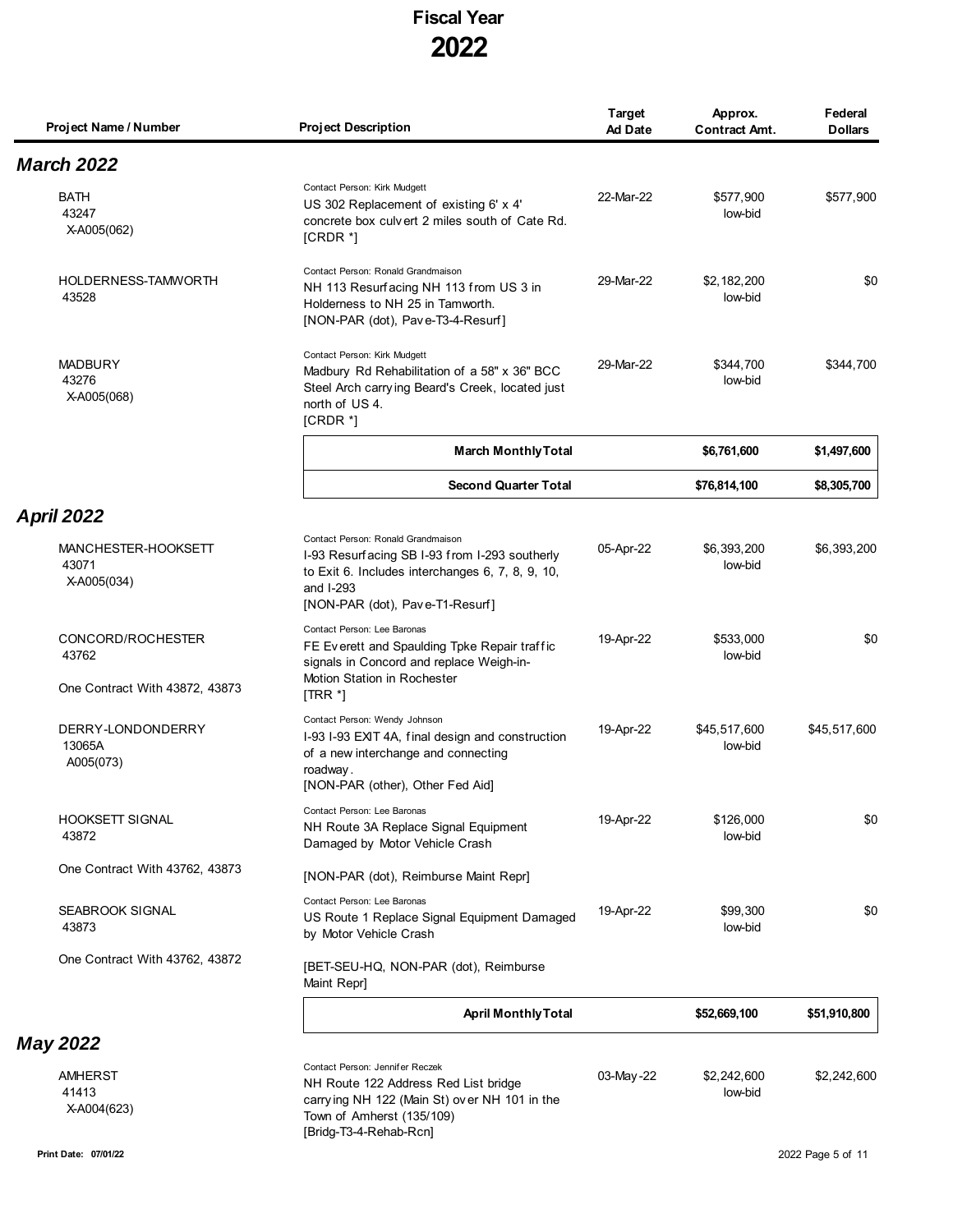| Project Name / Number                               | <b>Project Description</b>                                                                                                                                                                                                                   | <b>Target</b><br><b>Ad Date</b> | Approx.<br><b>Contract Amt.</b> | Federal<br><b>Dollars</b> |
|-----------------------------------------------------|----------------------------------------------------------------------------------------------------------------------------------------------------------------------------------------------------------------------------------------------|---------------------------------|---------------------------------|---------------------------|
| <b>May 2022</b>                                     |                                                                                                                                                                                                                                              |                                 |                                 |                           |
| <b>ROCHESTER</b><br>14350<br>X-A000(320)<br>(LPA)   | Contact Person: Marlon Austin<br>NH 202A (WALNUT STREET) INTERSECTION<br>IMPROVEMENTS TO IMPROVE SAFETY<br>THROUGH STRAFFORD SQ, NORTH MAIN, &<br><b>WASHINGTON ST</b><br>[MUPCA*, NON-PAR (other)]                                          | 09-May-22                       | \$5,795,700                     | \$1,264,800               |
| NORTH HAMPTON<br>42979                              | Contact Person: John Corcoran<br>I-95 I-95 Exit 2 Bridge 078/070 Rehab to include<br>deck replacement<br>$[TRR^*]$                                                                                                                           | 10-May-22                       | \$4,945,000<br>low-bid          | \$0                       |
| <b>MERRIMACK</b><br>43759                           | Contact Person: Sam Newsom<br>FEET Exit 10 Toll Plaza Removal<br>[TPK *, TRR *]                                                                                                                                                              | 24-May-22                       | \$939,500<br>low-bid            | \$0                       |
| LYME, NH - THETFORD, VT<br>14460<br>A000(394)       | Contact Person: Jennifer Reczek<br>East Thetford Road Bridge Rehab, for Red List<br>Bridge carrying East Thetford Road over the<br>Conn. River (Br No 053/112)<br>[Bridg-T3-4-Rehab-Rcn, NON-PAR (Vermont),<br>NON-PAR (other), None-Bridge] | 31-May-22                       | \$7,520,400                     | \$6,466,500               |
|                                                     | <b>May Monthly Total</b>                                                                                                                                                                                                                     |                                 | \$21,443,200                    | \$9,973,900               |
| <b>June 2022</b>                                    |                                                                                                                                                                                                                                              |                                 |                                 |                           |
| STATEWIDE CENTRAL GUARDRAIL<br>43580<br>X-A005(164) | Contact Person: Kirk Mudgett<br>Various Upgrading of non-standard terminals<br>with current MASH standard terminals in<br>central part of state.<br>$[HSIP^*]$                                                                               | 07-Jun-22                       | \$859,100<br>low-bid            | \$859,100                 |
| <b>HAMPSTEAD</b><br>43275<br>X-A005(067)            | Contact Person: Kirk Mudgett<br>NH 111 Rehabilitation of a 42" cmp connecting<br>Johnson's Pond under NH Route 111.<br>$[CRDR*]$                                                                                                             | 14-Jun-22                       | \$291,800                       | \$291,800                 |
| <b>JACKSON</b><br>43312                             | Contact Person: Kirk Mudgett<br>NH Route 16B Replacement of a 48" cmp under<br>NH Route 16B, just 375' north of Wilson Rd.<br>[BET-DRG-HQ, NON-PAR (dot)]                                                                                    | 14-Jun-22                       | \$409,900                       | \$0                       |
| <b>COLEBROOK</b><br>40652<br>(LPA)                  | Contact Person: Ron Kleiner<br>Bear Rock Road over West Branch (Mohawk<br>River) Bridge Replacement-Bear Rock Road<br>over West Branch (Mohawk River) Br.<br>#167/120<br>$[SAB^*]$                                                           | 15-Jun-22                       | \$445,500                       | \$0                       |
| <b>JAFFREY</b><br>41401<br>(LPA)                    | Contact Person: Ron Kleiner<br>Nutting Road over Contoocook River Bridge<br>Rehabilitation-Nutting Road over Contoocook<br>River-Br. #159/094<br>$[SAB^*]$                                                                                   | 15-Jun-22                       | \$753,800                       | \$0                       |
| LITTLETON<br>43444                                  | Contact Person: David Scott<br>NH135 NH 135 Bridge Preservation efforts for<br>NH135 over I-93 in Littleton(Br. No. 185/090).<br>[BET-BMT-BD, NON-PAR (dot)]                                                                                 | 21-Jun-22                       | \$1,490,800                     | \$0                       |
| Print Date: 07/01/22                                |                                                                                                                                                                                                                                              |                                 |                                 | 2022 Page 6 of 11         |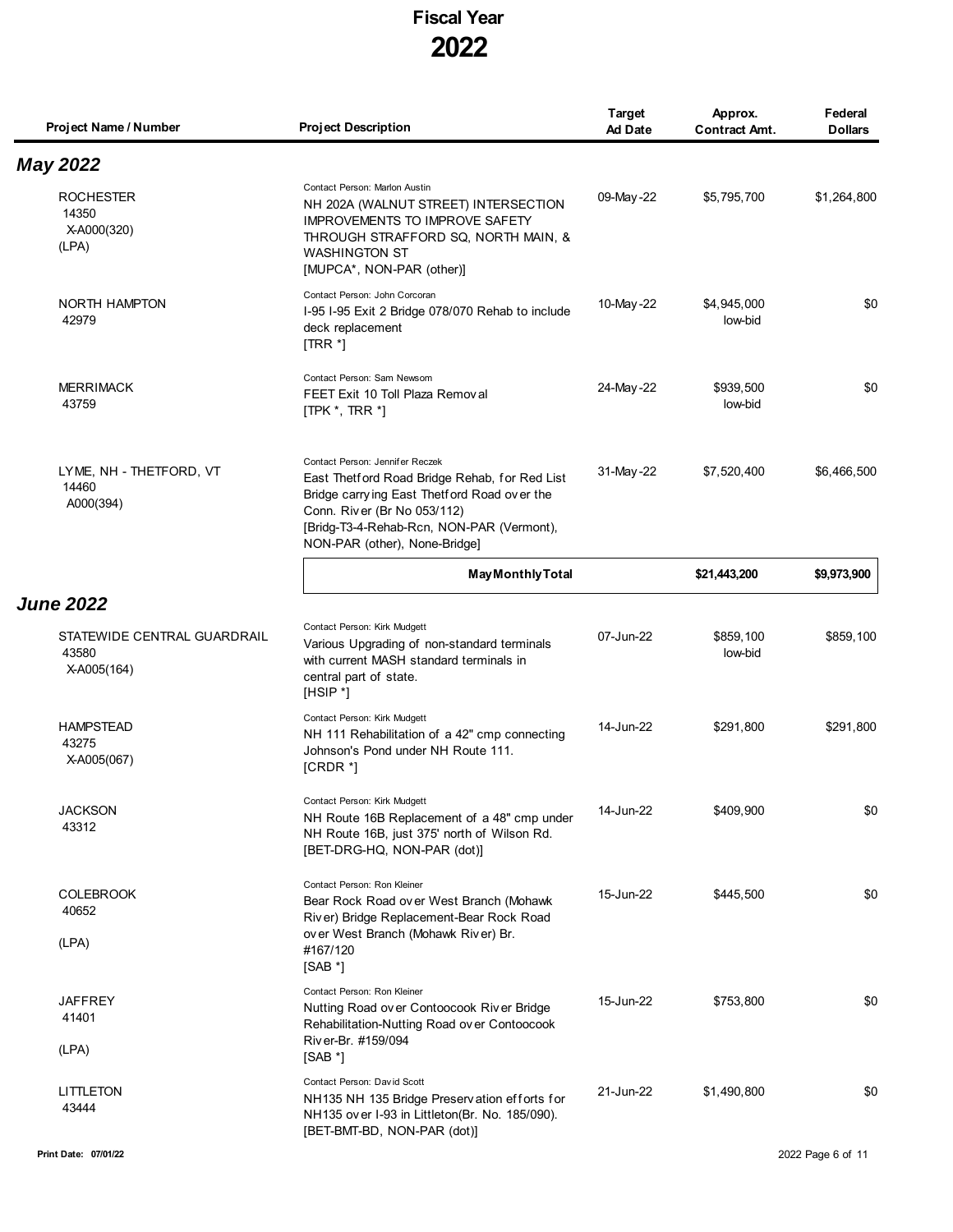| Project Name / Number                            | <b>Project Description</b>                                                                                                                                                                                   | Target<br><b>Ad Date</b> | Approx.<br><b>Contract Amt.</b> | Federal<br><b>Dollars</b> |
|--------------------------------------------------|--------------------------------------------------------------------------------------------------------------------------------------------------------------------------------------------------------------|--------------------------|---------------------------------|---------------------------|
| <b>June 2022</b>                                 |                                                                                                                                                                                                              |                          |                                 |                           |
| SOMERSWORTH<br>41363<br>X-A004(606)<br>(LPA)     | Contact Person: Tom Jameson<br>Portions on High Street, Memorial Drive,<br>Cemetery Rd. Const sidewalks on High St,<br>Memorial Dr, Cemetery Rd, upgrade crosswalk<br>across High St, const Path<br>$[TA^*]$ | 21-Jun-22                | \$810,500                       | \$648,400                 |
|                                                  | June Monthly Total                                                                                                                                                                                           |                          | \$5,061,400                     | \$1,799,300               |
|                                                  | <b>Third Quarter Total</b>                                                                                                                                                                                   |                          | \$79,173,700                    | \$63,684,000              |
| <b>July 2022</b>                                 |                                                                                                                                                                                                              |                          |                                 |                           |
| STATEWIDE W GUARDRAIL<br>43131<br>X-A005(046)    | Contact Person: Kirk Mudgett<br>Routes 11, 12A, 120 Replacement of Cable<br>Guardrail and F-unit and blunt end terminals on<br>Tier 2 & 3 in Districts 2 & 4<br>$[HSIP^*]$                                   | 12-Jul-22                | \$837,000                       | \$837,000                 |
| <b>NEW LONDON</b><br>42877<br>X-A004(976)        | Contact Person: Jason Ay otte<br>NH 103A Expansion of the New London Park<br>and Ride to create approximately 50 additional<br>parking spaces.<br>$[CMAQ^*]$                                                 | 19-Jul-22                | \$664,000                       | \$615,300                 |
| EXETER<br>43254<br>X-A005(063)                   | Contact Person: Kirk Mudgett<br>NH Route 85 Rehabilitation of a 42" cmp<br>carrying Rocky Hill Brook under NH 85 located<br>just north of NH 101.<br>$[CRDR*]$                                               | 26-Jul-22                | \$304,600                       | \$304,600                 |
|                                                  | July Monthly Total                                                                                                                                                                                           |                          | \$1,805,600                     | \$1,756,900               |
| August 2022                                      |                                                                                                                                                                                                              |                          |                                 |                           |
| <b>BARRINGTON</b><br>26722<br>(LPA)              | Contact Person: Ron Kleiner<br>GREEN HILL RD OVER ISINGLASS RIVER<br><b>BRIDGE REHABILITATION-GREENHILL RD</b><br>OVER ISINGLASS RIVER-BR. #109/162<br>[SAB!]                                                | 01-Aug-22                | \$1,756,200                     | \$0                       |
| BROOKLINE<br>41364<br>X-A004(607)<br>(LPA)       | Contact Person: Tom Jameson<br>South Main St., Mason Road Const. Sidewalks<br>on Rte 130, Const 60 foot Ped bridge over<br>Nissitissit River and sidewalk to beach<br>$[TA^*]$                               | 02-Aug-22                | \$944,500                       | \$755,600                 |
| <b>JAFFREY</b><br>16307A<br>X-A005(153)          | Contact Person: Tobey Reynolds<br>US 202 Building demolitions<br>[None-Highway]                                                                                                                              | 02-Aug-22                | \$148,800                       | \$148,800                 |
| <b>STATEWIDE SIGNALS</b><br>42878<br>X-A004(978) | Contact Person: Lee Baronas<br>Various Upgrades to 10 locations statewide<br>that may include flashing yellow arrow&<br>optimized signal timing.<br>[CMAQ <sup>*</sup> ]                                     | 02-Aug-22                | \$366,800                       | \$366,800                 |
| <b>GREENLAND TPK. BRIDGE PAINTING</b><br>43298   | Contact Person: Sam Newsom<br>Blue Star Turnpike (I-95) Tpk. Bridge Painting<br>on Bridge 128/078<br>$[TRR^*]$                                                                                               | 09-Aug-22                | \$1,167,200                     | \$0                       |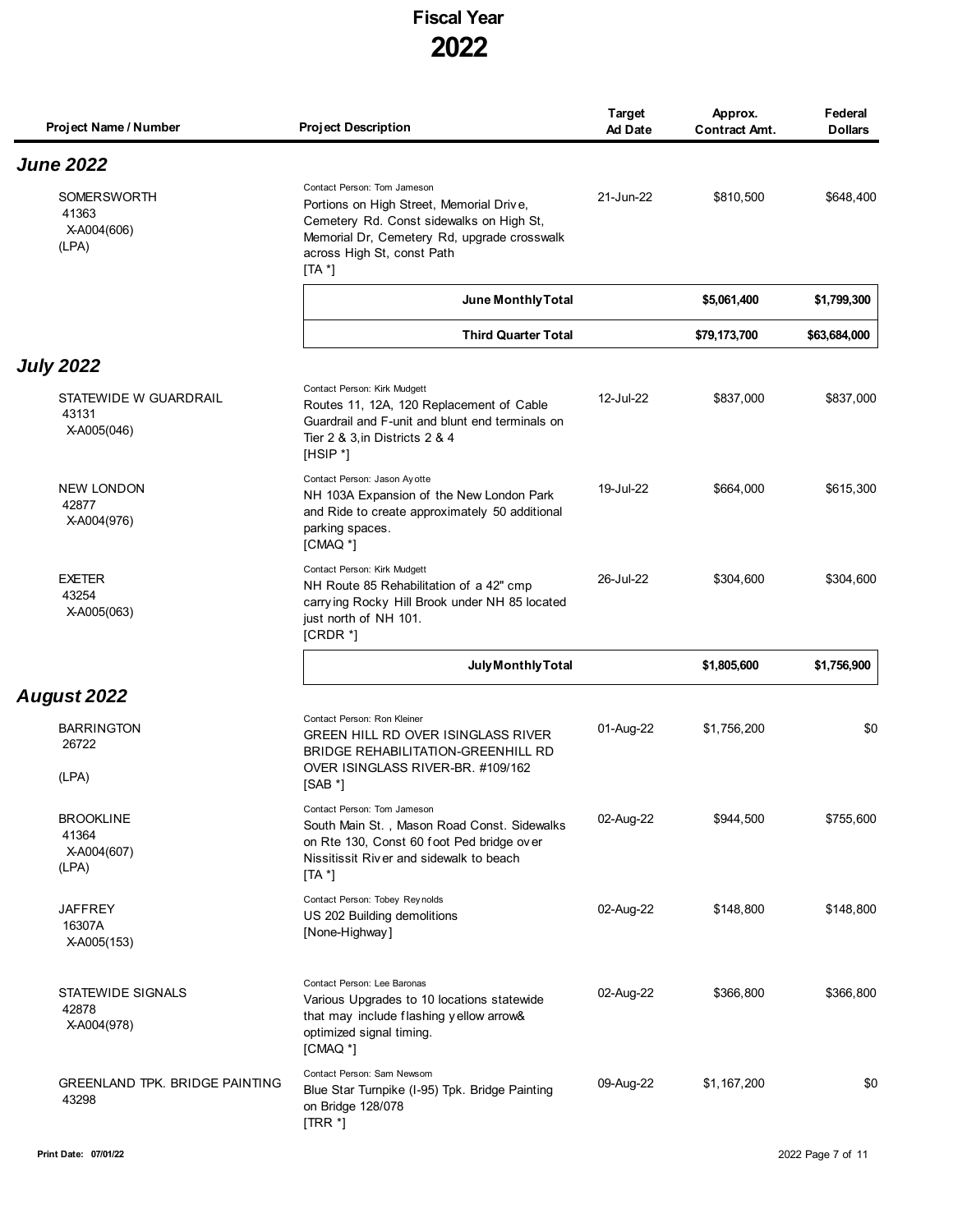| Project Name / Number                              | <b>Project Description</b>                                                                                                                                                                    | <b>Target</b><br><b>Ad Date</b> | Approx.<br><b>Contract Amt.</b> | Federal<br><b>Dollars</b> |
|----------------------------------------------------|-----------------------------------------------------------------------------------------------------------------------------------------------------------------------------------------------|---------------------------------|---------------------------------|---------------------------|
| August 2022                                        |                                                                                                                                                                                               |                                 |                                 |                           |
| HANOVER, NH - NORWICH, VT<br>42278<br>X-A004(800)  | Contact Person: David Scott<br>NH 10A Bridge Preservation effort on the<br>bridge carrying NH 10A over Conn River<br>(Ledy ard Bridge)<br>[Bridg-HIB-Main-Pres, NON-PAR (Vermont)]            | 09-Aug-22                       | \$1,767,000                     | \$1,219,200               |
| <b>MANCHESTER</b><br>29811<br>X-A004(311)<br>(LPA) | Contact Person: Tom Jameson<br>South Manchester Rail Trail Construct Multi-use<br>path along the abandoned rail corridor from<br>Gold St. to Perimeter Road<br>[CMAQ *, Ear-NH022, Ear-NH084] | 09-Aug-22                       | \$1,739,300                     | \$1,391,400               |
| STRATHAM-GREENLAND<br>43272<br>X-A005(066)         | Contact Person: Mike Dugas<br>NH 33 Implement safety improvements along<br>NH 33 corridor<br>$[HSIP^*]$                                                                                       | 16-Aug-22                       | \$2,325,000                     | \$2,325,000               |
| <b>HUDSON</b><br>41754<br>X-A004(742)<br>(LPA)     | Contact Person: Tom Jameson<br>NH 3A Constructing a third southbound right<br>turn lane on Lowell Rd/NH 3A<br>[CMAQ <sup>*</sup> ]                                                            | 23-Aug-22                       | \$1,162,500                     | \$930,000                 |
| SOMERSWORTH<br>41741<br>X-A004(729)<br>(LPA)       | Contact Person: Tom Jameson<br>High St (NH-9) Signal Improv ements Signal<br>optimization on High Street / NH 9 corridor at 6<br>intersections<br>[CMAQ *, HSIP *]                            | 23-Aug-22                       | \$618,500                       | \$497,800                 |
| <b>SALEM</b><br>43880<br>X-A005(249)               | Contact Person: C.R. Willeke<br>Rockingham Park Blvd Replace Overhead Sign<br>Sturcture near Policy Brook<br>[USSS $*$ ]                                                                      | 27-Aug-22                       | \$695,200                       | \$695,200                 |
| CONCORD-CHICHESTER<br>43828<br>X-A005(204)         | Contact Person: Lee Baronas<br>I-393 Replacement and upgrade of signs and<br>supports due to condition and for improved<br>compliance.<br>[USSS *]                                            | 30-Aug-22                       | \$643,400                       | \$643,400                 |
| STATEWIDE SCOUR RESPONSE<br>41915A<br>X-A005(074)  | Contact Person: David Scott<br>Various Preservation response to stabilize<br>various bridges from scour.<br>[Bridg-T1-2-Main-Pres, Bridg-T3-4-Main-Pres]                                      | 30-Aug-22                       | \$1,255,500                     | \$1,255,500               |
|                                                    | <b>August Monthly Total</b>                                                                                                                                                                   |                                 | \$14,589,900                    | \$10,228,700              |
| September 2022                                     |                                                                                                                                                                                               |                                 |                                 |                           |
| <b>MANCHESTER</b><br>41747<br>X-A004(735)<br>(LPA) | Contact Person: Bob Hudson<br>Granite St & South Willow St Implement an<br>Adaptive Signal Control system on Granite St<br>&Upgrade So. Willow St.signal performance<br>[CMAQ *, HSIP *]      | 01-Sep-22                       | \$1,278,800                     | \$1,034,600               |
| <b>CAMPTON</b><br>43803<br>X-A005(202)             | Contact Person: David Scott<br>I-93 Bridge Preservation for five bridges<br>carrying I-93 in Campton.<br>[Bridg-T1-2-Main-Pres]                                                               | 06-Sep-22                       | \$6,419,300                     | \$6,419,300               |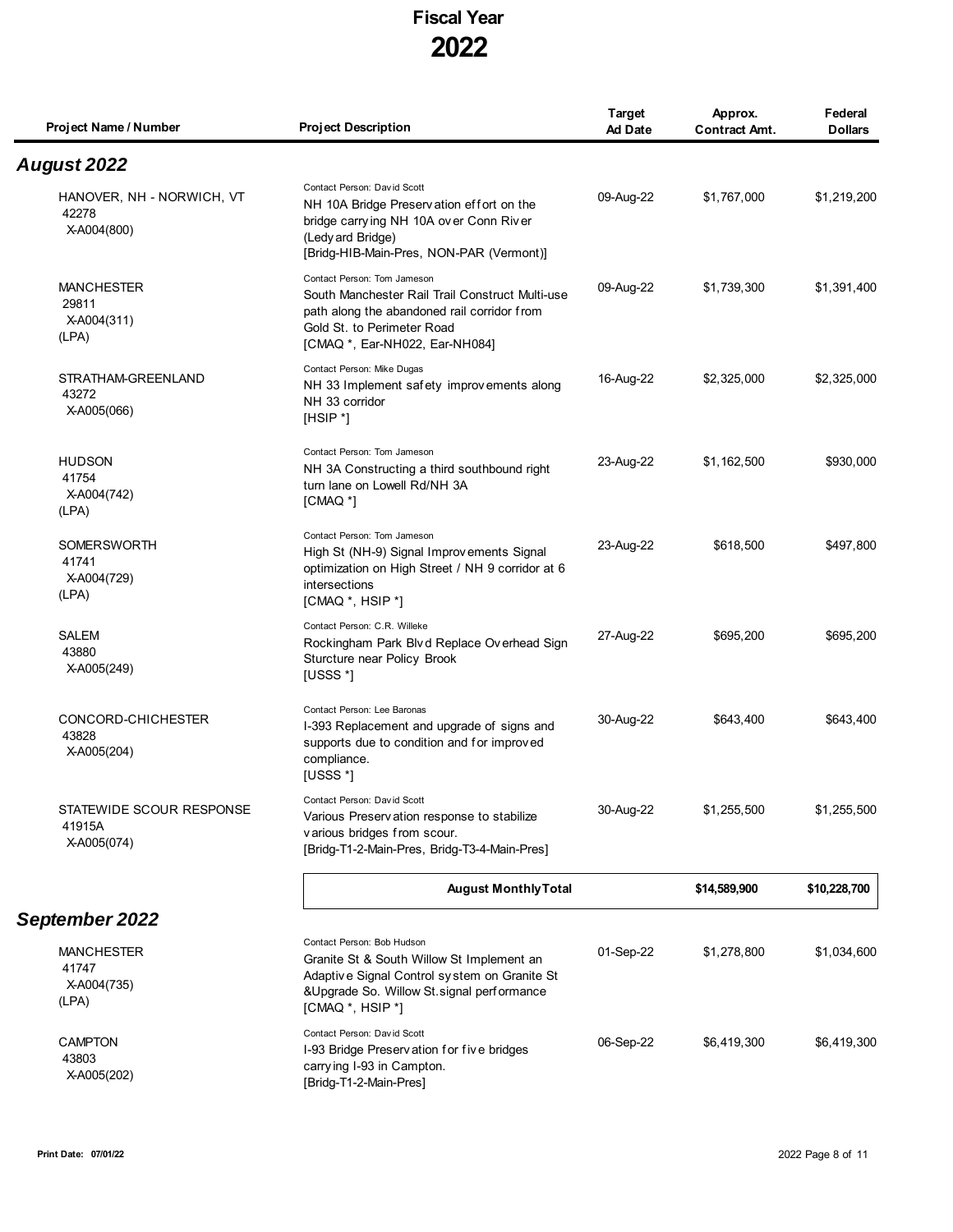| Project Name / Number                                        | <b>Project Description</b>                                                                                                                                                      | <b>Target</b><br><b>Ad Date</b> | Approx.<br><b>Contract Amt.</b> | Federal<br><b>Dollars</b> |
|--------------------------------------------------------------|---------------------------------------------------------------------------------------------------------------------------------------------------------------------------------|---------------------------------|---------------------------------|---------------------------|
| September 2022                                               |                                                                                                                                                                                 |                                 |                                 |                           |
| <b>NEWPORT</b><br>43060B<br>X-A005(131)                      | Contact Person: Ronald Grandmaison<br>NH Route 10/11 Resurfacing and ADA<br>upgrades in downtown Newport on NH 10/11.<br>[Pave-T2-Resurf]                                       | 06-Sep-22                       | \$790,500                       | \$790,500                 |
| <b>OSSIPEE</b><br>41251<br>X-A004(573)                       | Contact Person: Tobey Reynolds<br>NH 16 Pav ement Rehab and drainage upgrades<br>including improvements at Mt. Shaw Rd.<br>[Ear-NH041, Ear-NH071, Ear-NH081, Pave-T2-<br>Rehab] | 06-Sep-22                       | \$7,161,000                     | \$7,161,000               |
| EPPING-HAMPTON/MANCHESTER<br>43774<br>X-A005(267)            | Contact Person: Ronald Grandmaison<br>NH101 & I293 Installation of durable pavement<br>markings along sections of roadway<br>[HSIP <sup>*</sup> ]                               | 13-Sep-22                       | \$2,464,500                     | \$2,464,500               |
| <b>PITTSBURG</b><br>42850F                                   | Contact Person: Matthew Lampron<br>US 3 Fuel system replacement at Pittsburg<br>lower shed (PS101L)<br>[FUEL CAPITAL, NON-PAR (dot)]                                            | 13-Sep-22                       | \$667,300                       | \$0                       |
| <b>STATEWIDE</b><br>43931<br>X-A005(256)                     | Contact Person: Lee Baronas<br>Various Construct Weigh-in-Motion Stations for<br><b>Traffic Data Collection</b><br>[Federal-Aid Other]                                          | 13-Sep-22                       | \$2,364,200                     | \$2,364,200               |
| ENFIELD-LEBANON<br>43800<br>X-A005(199)                      | Contact Person: David Scott<br>I-89 Painting 3 bridges (2 carrying and 1 over)<br>I-89 in Enfield and Lebanon.<br>[Bridg-T1-2-Main-Pres, Bridg-T3-4-Main-Pres]                  | 20-Sep-22                       | \$1,325,300                     | \$1,325,300               |
| <b>STATEWIDE</b><br>43932<br>X-A005(261)                     | Contact Person: Lee Baronas<br>Various Construct Vehicle Classification<br>Stations and Vehicle Count Stations for Traffic<br>Data Collection<br>[Federal-Aid Other]            | 20-Sep-22                       | \$1,905,000                     | \$1,905,000               |
| WARNER<br>40622                                              | Contact Person: Jennifer Reczek<br>NH 103 Deck Replacement for the Red List<br>Bridge carrying NH 103 over I-89 NB (Br No<br>202/136)<br>[Bridg-T3-4-Rehab-Rcn]                 | 20-Sep-22                       | \$1,120,700                     | \$0                       |
| <b>WILTON</b><br>42747<br>X-A004(968)                        | Contact Person: Michael Mozer<br>NH 31 Reconstruct railway-highway crossing,<br>roadway approaches & protective devices.<br>(Wilton 844-32J)<br>$[RR-RCS^*]$                    | 20-Sep-22                       | \$1,350,800                     | \$1,350,800               |
| <b>WILTON</b><br>43544<br>X-A005(146)                        | Contact Person: Michael Mozer<br>NH 31 Reconstruct railway-highway crossing,<br>roadway approaches & protective devices<br>(Wilton 844-303R)<br>$[RR-RCS!]$                     | 20-Sep-22                       | \$930,000                       | \$930,000                 |
| PORTSMOUTH, NH - KITTERY, ME<br>15731C<br>A005(252)<br>(LPA) | Contact Person: Wendy Johnson<br>US ROUTE 1 BYPASS Functional replacement<br>for the PDA-DPH side barge wharf, SML Bridge<br>ROW Mitigation.<br>[None-Other, Other Fed Aid]     | 27-Sep-22                       | \$34,147,100                    | \$34,147,100              |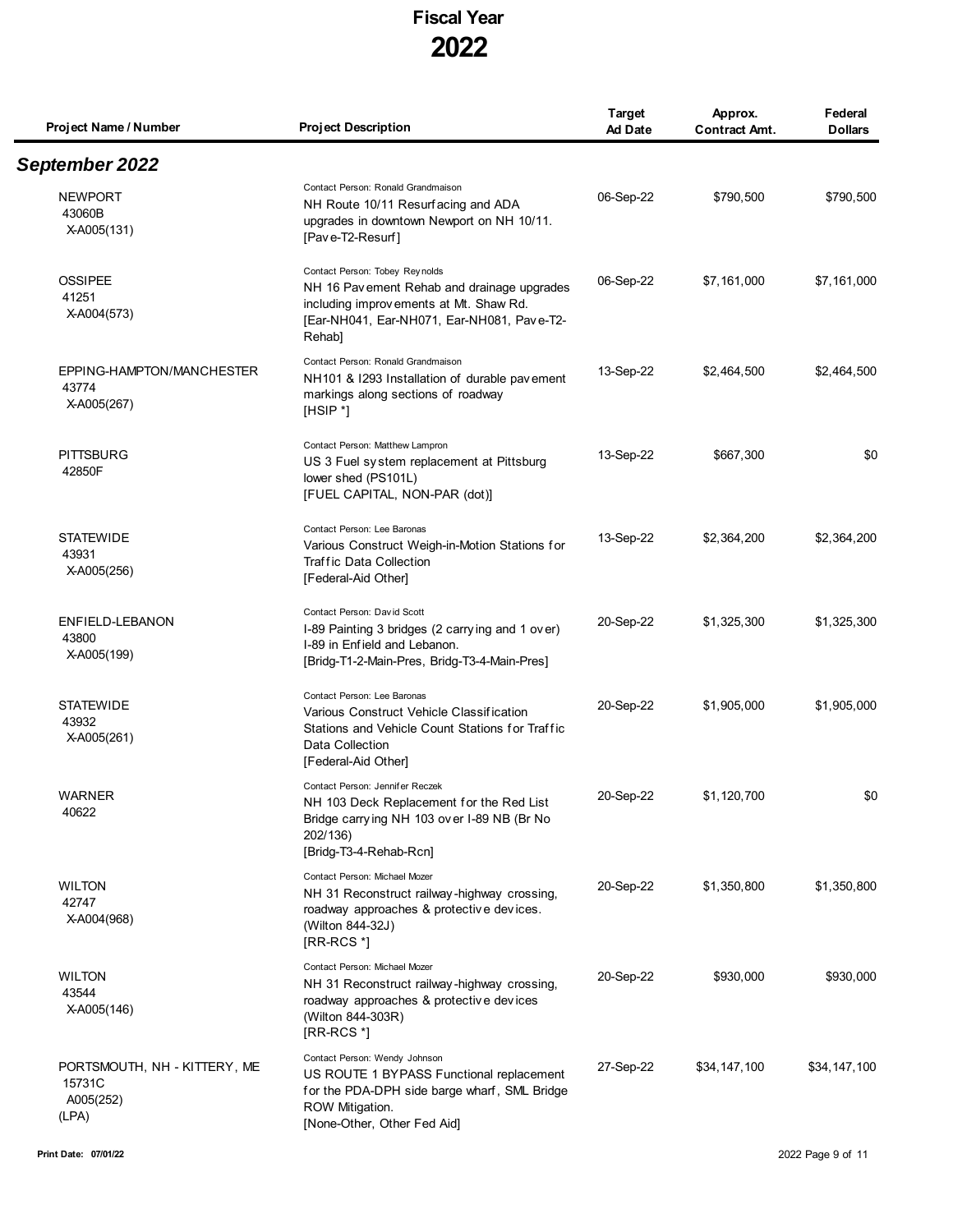| Project Name / Number                                             | <b>Project Description</b>                                                                                                                                         | <b>Target</b><br><b>Ad Date</b> | Approx.<br><b>Contract Amt.</b> | Federal<br><b>Dollars</b> |
|-------------------------------------------------------------------|--------------------------------------------------------------------------------------------------------------------------------------------------------------------|---------------------------------|---------------------------------|---------------------------|
| September 2022                                                    |                                                                                                                                                                    |                                 |                                 |                           |
| <b>STATEWIDE SIGNS</b><br>43934<br>X-A005(263)                    | Contact Person: Lee Baronas<br>Various Roadways Replacement and upgrade<br>of Enhanced Reference Location Signs (mile<br>markers)<br>[USSS $*$ ]                   | 27-Sep-22                       | \$1,268,100                     | \$1,268,100               |
| STATEWIDE TIER 2 RESURFACING<br>(CENTRAL)<br>43054<br>X-A005(021) | Contact Person: Ronald Grandmaison<br>US 3 & NH 104 Pavement preservation of US 3<br>and NH 104<br>[Pave-T2-Resurf]                                                | 27-Sep-22                       | \$1,581,000                     | \$1,581,000               |
| LEE-BARRINGTON/PLAISTOW<br>43056<br>X-A005(023)                   | Contact Person: Ronald Grandmaison<br>NH 125 Pay ement Presery ation<br>[Pave-T2-Resurf]                                                                           | 30-Sep-22                       | \$2,139,000                     | \$2,139,000               |
| OSSIPEE/OSSIPEE-<br>CONWAY/WAKEFIELD<br>43055<br>X-A005(022)      | Contact Person: Ronald Grandmaison<br>NH 28/NH 16/NH 125 Pavement preservation of<br>NH 28, NH 16, & NH 125<br>[Pave-T2-Resurf]                                    | 30-Sep-22                       | \$1,302,000                     | \$1,302,000               |
| STATEWIDE TIER 2 RESURFACING<br>(NORTH)<br>43052<br>X-A005(019)   | Contact Person: Ronald Grandmaison<br>US 2, NH 16, & NH 26 Pav ement preservation<br>of US 2, NH 16 & NH 26<br>[Pave-T2-Resurf]                                    | 30-Sep-22                       | \$1,953,000                     | \$1,953,000               |
| 43053<br>X-A005(020)                                              | Contact Person: Ronald Grandmaison<br>STATEWIDE TIER 2 RESURFACING (NW) NH 10/US 302/US 2 Pav ement Preservation of<br>US 2, NH 10, and US 302<br>[Pave-T2-Resurf] | 30-Sep-22                       | \$1,674,000                     | \$1,674,000               |
|                                                                   | <b>September Monthly Total</b>                                                                                                                                     |                                 | \$71,841,600                    | \$69,809,400              |
|                                                                   | <b>Fourth Quarter Total</b>                                                                                                                                        |                                 | \$88,237,100                    | \$81,795,000              |
|                                                                   | Fiscal Year 2022 Total                                                                                                                                             |                                 | \$308,825,800                   | \$213,745,000             |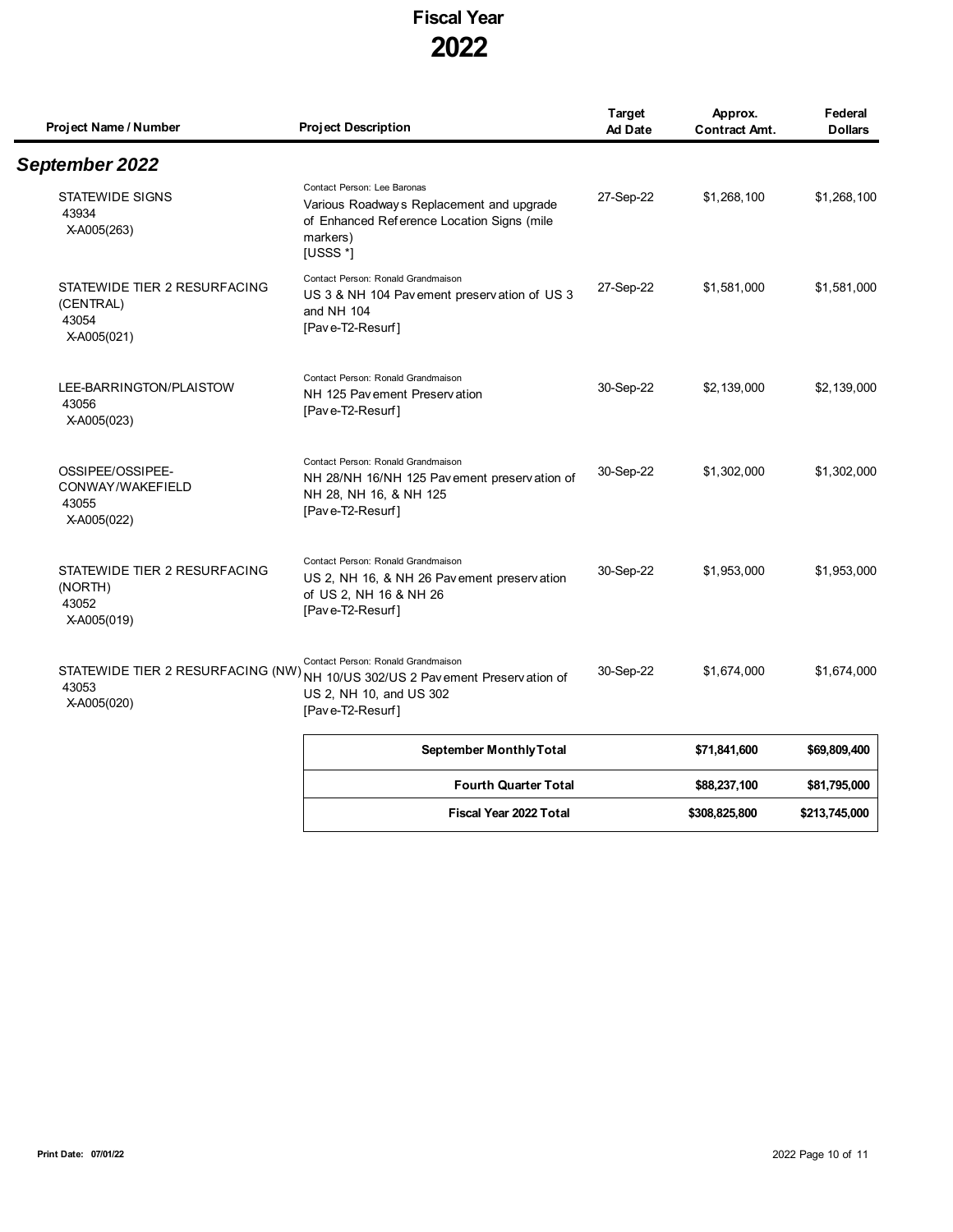## ON-SHELF PROJECTS

**On Shelf Projects Advertising are subject to availability of funding. In addition these projects are subject to STIP Amendments to bring them into the current fiscal year.**

| Project Name / Number                               | <b>Project Description</b>                                                                                                                                                     | Target<br><b>Ad Date</b> | Approx.<br><b>Contract Amt.</b> | Federal<br><b>Dollars</b> |
|-----------------------------------------------------|--------------------------------------------------------------------------------------------------------------------------------------------------------------------------------|--------------------------|---------------------------------|---------------------------|
| <b>HAMPTON - PORTSMOUTH</b><br>26485<br>X-A003(355) | Contact Person: Mike Dugas<br>Hampton Branch Rail Corridor Acquire 9.6 miles<br>RR Corridor Hampton-Portsmouth & improve<br>existing corridor surface for bike/ped<br>[CMAQ *] | 06-Sep-22                | \$4,650,000                     | \$4,650,000               |
| <b>STATEWIDE</b><br>40842<br>X-A004(501)            | Contact Person: Mike Dugas<br>Various Installation of rumble strips along State<br>roadway s.                                                                                  | 13-Sep-22                | \$446.400                       | \$446,400                 |
|                                                     | $[HSIP^*]$                                                                                                                                                                     |                          |                                 |                           |
| <b>STATEWIDE</b><br>40844<br>X-A004(503)            | Contact Person: Mike Dugas<br>Various Installation of rumble strips along State<br>roadway s.                                                                                  | 16-Sep-22                | \$446,400                       | \$446,400                 |
|                                                     | [HSIP *]                                                                                                                                                                       |                          |                                 |                           |
|                                                     | On-Shelf Projects 2022 Total                                                                                                                                                   |                          | \$5,542,800                     | \$5,542,800               |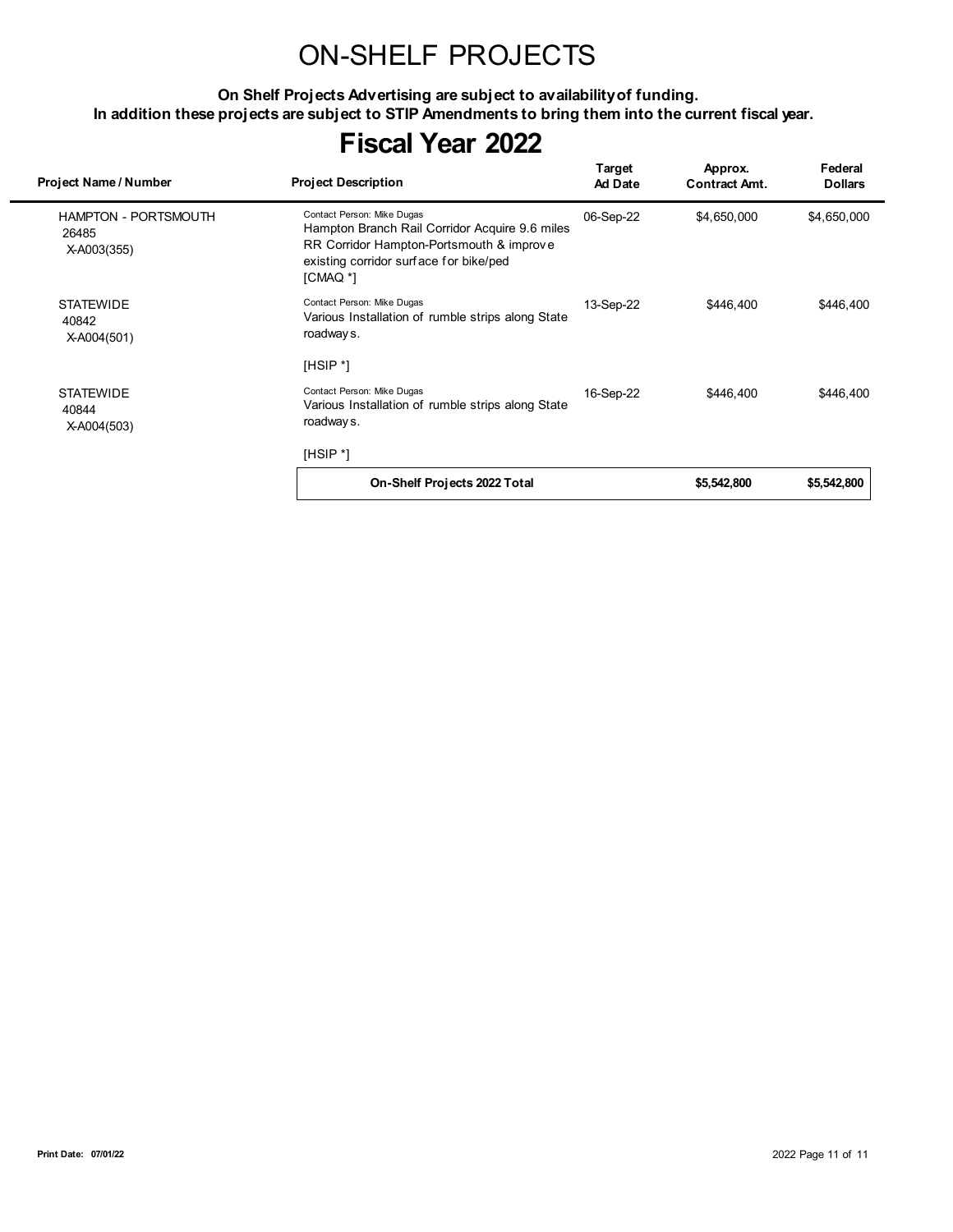#### NH DEPARTMENT OF TRANSPORTATION \* DIVISION OF PROJECT DEVELOPMENT ADVERTISING SCHEDULE

# **Fiscal Year**

### **2023**

| Project Name / Number                               | <b>Project Description</b>                                                                                                                                                                    | <b>Target</b><br><b>Ad Date</b> | Approx.<br><b>Contract Amt.</b> | Federal<br><b>Dollars</b> |
|-----------------------------------------------------|-----------------------------------------------------------------------------------------------------------------------------------------------------------------------------------------------|---------------------------------|---------------------------------|---------------------------|
| October 2022                                        |                                                                                                                                                                                               |                                 |                                 |                           |
| CENTRAL TURNPIKE PAVING<br>43301                    | Contact Person: Sam Newsom<br>FEET Turnpike Central Turnpike Paving<br>$[TRR^*]$                                                                                                              | 18-Oct-22                       | \$4,002,500                     | \$0                       |
| <b>EASTERN TURNPIKE PAVING</b><br>43300             | Contact Person: Sam Newsom<br>I-95 Eastern Turnpike Paving<br>$[TRR^*]$                                                                                                                       | 18-Oct-22                       | \$4,002,500                     | \$0                       |
| <b>DEERFIELD</b><br>24477<br>X-A002(898)            | Contact Person: David Scott<br>NH 107 NH 107 over Freese's Pond - Replace<br>Bridge Number 137/116.<br>[Bridg-T3-4-Rehab-Rcn, Other Fed Aid]                                                  | 25-Oct-22                       | \$930,000                       | \$0                       |
| <b>MILFORD</b><br>43115<br>(LPA)                    | Contact Person: Ron Kleiner<br>MASON ROAD BRIDGE REPLACEMENT-<br>MASON ROAD OVER GREAT BROOK -<br>BR# 089/106<br>$[SAB*]$                                                                     | 27-Oct-22                       | \$0                             | \$0                       |
|                                                     | <b>October Monthly Total</b>                                                                                                                                                                  |                                 | \$8,935,000                     | \$0                       |
| November 2022                                       |                                                                                                                                                                                               |                                 |                                 |                           |
| <b>KEENE - SWANZEY</b><br>40100<br>X-A004(345)      | Contact Person: Kirk Mudgett<br>NH 9/10/12/101 Construction of floodplain and<br>wetland mitigation for the Keene-Swanzey<br>series of projects<br>[Ear-NH007, Other Fed Aid]                 | 01-Nov-22                       | \$1,502,000                     | \$1,502,000               |
| <b>HAMPTON - PORTSMOUTH</b><br>26485<br>X-A003(355) | Contact Person: Mike Dugas<br>Hampton Branch Rail Corridor Acquire 9.6 miles<br>RR Corridor Hampton-Portsmouth & improve<br>existing corridor surface for bike/ped<br>[CMAQ <sup>*</sup> ]    | 08-Nov-22                       | \$4,650,000                     | \$4,650,000               |
| <b>MERRIMACK</b><br>40300<br>X-A004(357)<br>(LPA)   | Contact Person: Anthony Puntin<br>Pedestrian Trail from DW Highway to existing<br>trail Construct pedestrian trail in the town of<br>Merrimack for approximatly 700LF. (14-15TAP)<br>$[TA^*]$ | 08-Nov-22                       | \$1,362,500                     | \$1,090,000               |
| <b>STATEWIDE</b><br>40842<br>X-A004(501)            | Contact Person: Mike Dugas<br>Various Installation of rumble strips along State<br>roadways.                                                                                                  | 15-Nov-22                       | \$446,400                       | \$446,400                 |
|                                                     | $[HSIP^*]$                                                                                                                                                                                    |                                 |                                 |                           |
| <b>STATEWIDE</b><br>40844<br>X-A004(503)            | Contact Person: Mike Dugas<br>Various Installation of rumble strips along State<br>roadways.                                                                                                  | 15-Nov-22                       | \$446,400                       | \$446,400                 |
|                                                     | $[HSIP^*]$                                                                                                                                                                                    |                                 |                                 |                           |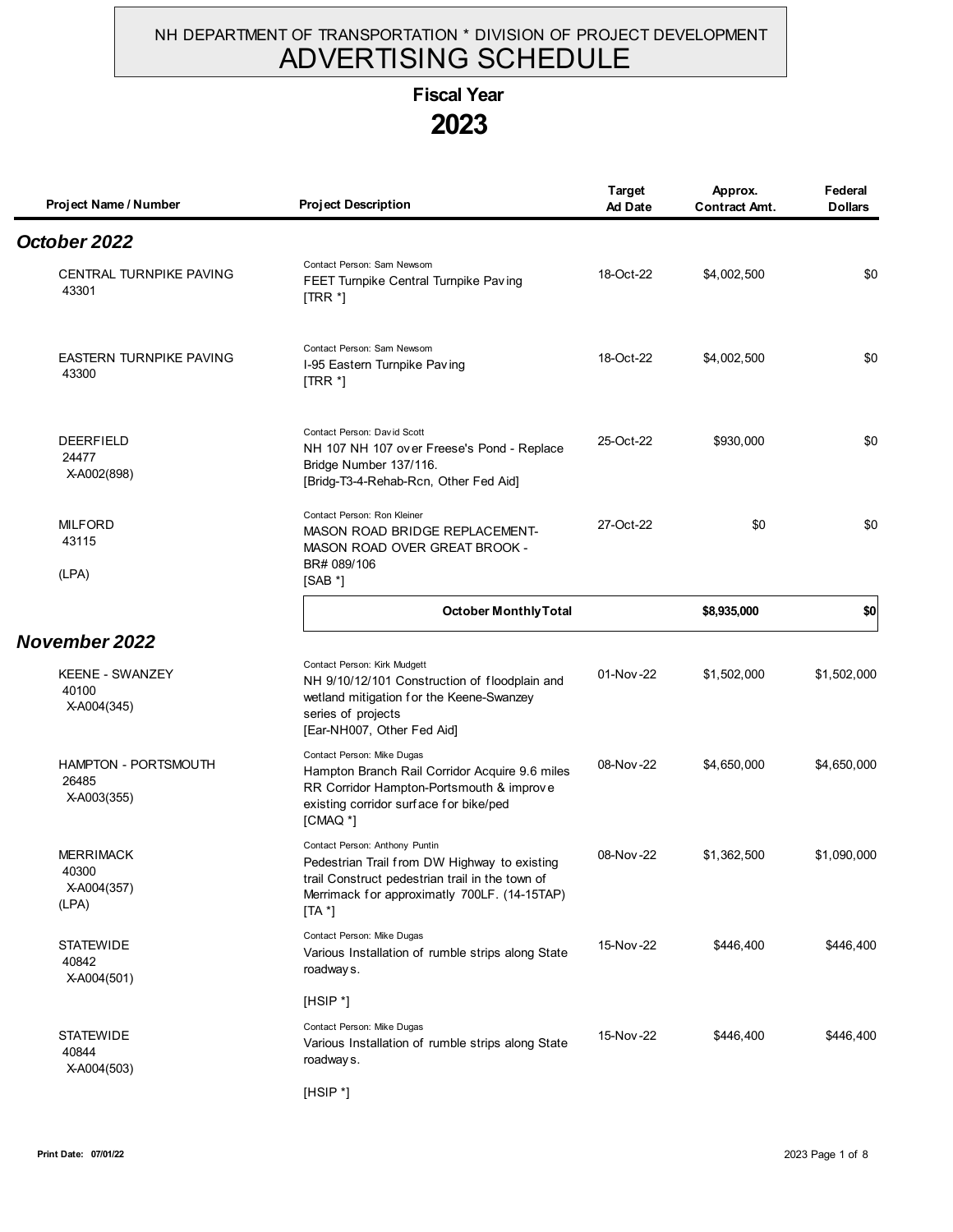| Project Name / Number                               | <b>Project Description</b>                                                                                                                                                                    | <b>Target</b><br><b>Ad Date</b> | Approx.<br><b>Contract Amt.</b> | Federal<br><b>Dollars</b> |
|-----------------------------------------------------|-----------------------------------------------------------------------------------------------------------------------------------------------------------------------------------------------|---------------------------------|---------------------------------|---------------------------|
| <b>November 2022</b>                                |                                                                                                                                                                                               |                                 |                                 |                           |
|                                                     | November Monthly Total                                                                                                                                                                        |                                 | \$8,407,300                     | \$8,134,800               |
| December 2022                                       |                                                                                                                                                                                               |                                 |                                 |                           |
|                                                     | <b>December Monthly Total</b>                                                                                                                                                                 |                                 | \$0                             | \$0                       |
|                                                     | <b>First Quarter Total</b>                                                                                                                                                                    |                                 | \$17,342,300                    | \$8,134,800               |
| January 2023                                        |                                                                                                                                                                                               |                                 |                                 |                           |
| <b>WOODSTOCK</b><br>42534<br>X-A004(896)            | Contact Person: David Scott<br>NH 175 Scour repairs at Woodstock 195/093<br>(NH175 over Pemi).<br>[Bridg-T1-2-Main-Pres, Bridg-T3-4-Main-Pres]                                                | 03-Jan-23                       | \$928,100                       | \$928,100                 |
| DERRY-LONDONDERRY<br>13065E<br>X-A005(210)          | Contact Person: Wendy Johnson<br>Folsom Road I-93 Exit 4A, Building Demolitions<br>for construction of Exit 4A.<br>[Other Fed Aid]                                                            | 10-Jan-23                       | \$451,100                       | \$451,100                 |
| <b>DISTRICT 2 GUARDRAIL</b><br>43132<br>X-A005(047) | Contact Person: Kirk Mudgett<br>Routes 3, 4, 4A, & 11 Replace cable guardrail,<br>and F-Unit and blunt end terminals on Tier 2 & 3<br>roadways in District 2.<br>[HSIP *]                     | 10-Jan-23                       | \$920,700                       | \$920,700                 |
| DUMMER - CAMBRIDGE - ERROL<br>16304B<br>X-A004(699) | Contact Person: Timothy Dunn<br>NH 16 Widening and rehabilitation of<br>approximately 1.4 miles of NH16 in Cambridge.<br>[None-Highway]                                                       | 10-Jan-23                       | \$8,107,400                     | \$8,107,400               |
| <b>TAMWORTH</b><br>41434<br>X-A004(636)             | Contact Person: Jennifer Reczek<br>NH Route 113A Address Red List bridge<br>carrying NH 113A over Swift River in the Town<br>of Tamworth (061/091)<br>[Bridg-T3-4-Rehab-Rcn, Ear-NH077]       | 10-Jan-23                       | \$2,511,000                     | \$2,511,000               |
| <b>EXETER</b><br>40436<br>X-A004(406)<br>(LPA)      | Contact Person: Anthony Puntin<br>NH Route 111 (Kingston Road) Widen<br>shoulders to 5' on Kingston Road (NH Route<br>111) for approximately 1.1 miles. (14-26TAP)<br>[NON-PAR (other), TA *] | 16-Jan-23                       | \$877,500                       | \$586,700                 |
| <b>CONCORD</b><br>29601<br>X-A004(193)              | Contact Person: Tobey Reynolds<br>NH 13 Intersection improvements at 189 exit 2<br>NB and SB ramps.<br>[None-Highway]                                                                         | 17-Jan-23                       | \$2,036,100                     | \$2,036,100               |
| <b>TURNPIKE GUARDRAIL</b><br>43304                  | Contact Person: Sam Newsom<br>Spualding Turnpike Turnpike Guardrail<br>Rehabilitation<br>$[TRR^*]$                                                                                            | 17-Jan-23                       | \$485,900                       | \$0                       |
| <b>TURNPIKES STATEWIDE STRIPING</b><br>43302        | Contact Person: Sam Newsom<br>FEET, Blue Star & Spaulding Turnpikes Turnpike<br><b>Statewide Striping</b><br>$[TRR^*]$                                                                        | 17-Jan-23                       | \$623,100                       | \$0                       |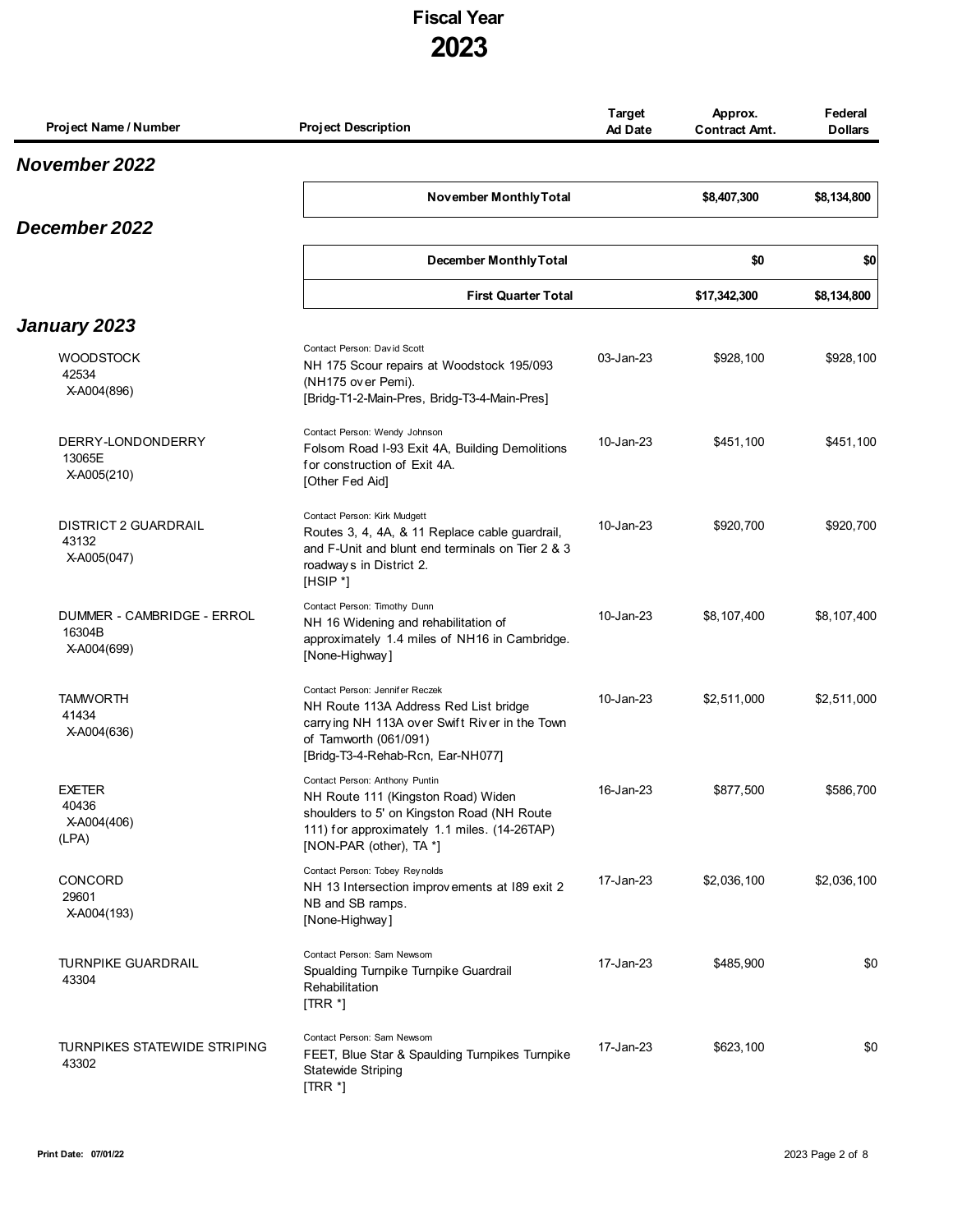| Project Name / Number                      | <b>Project Description</b>                                                                                                                                                                                                       | Target<br><b>Ad Date</b> | Approx.<br><b>Contract Amt.</b> | Federal<br><b>Dollars</b> |
|--------------------------------------------|----------------------------------------------------------------------------------------------------------------------------------------------------------------------------------------------------------------------------------|--------------------------|---------------------------------|---------------------------|
| January 2023                               |                                                                                                                                                                                                                                  |                          |                                 |                           |
| NEW CASTLE - RYE<br>16127<br>X-A001(146)   | Contact Person: Jennifer Reczek<br>NH 1B Bridge replace, Single Leaf Bascule<br>Bridge, NH 1B over Little Harbor (Red List) Br<br>No 066/071<br>[Bridg-HIB-Rehab-Rcn, CBI *, None-Bridge]                                        | 24-Jan-23                | \$8,009,700                     | \$8,009,700               |
|                                            | January Monthly Total                                                                                                                                                                                                            |                          | \$24,950,600                    | \$23,550,800              |
| <b>February 2023</b>                       |                                                                                                                                                                                                                                  |                          |                                 |                           |
| LITTLETON<br>41362<br>X-A004(605)<br>(LPA) | Contact Person: Marlon Austin<br>Cottage Street, Mill Street, South Street,<br>Meadow Street Const sidewalks along Cottage<br>St, Mill St, South St, Meadow St, Mt. Eustis Rd,<br><b>Bronson St</b><br>$\mathsf{T} \mathsf{A}^*$ | 04-Feb-23                | \$781,200                       | \$625,000                 |
| <b>DISTRICT 1</b><br>16161L                | Contact Person: Ronald Grandmaison<br>Various Resurfacing various tier 2, 3, and 4<br>roadways in District 1.<br>[Pave-T2-Resurf, Pave-T3-4-Rehab, Pave-T3-<br>4-Resurf]                                                         | 07-Feb-23                | \$4,604,700                     | \$0                       |
| DISTRICT 2<br>16162L                       | Contact Person: Ronald Grandmaison<br>Various Resurfacing various tier 2, 3, and 4<br>roadways in District 2.<br>[Pave-T2-Resurf, Pave-T3-4-Rehab, Pave-T3-<br>4-Resurf]                                                         | 07-Feb-23                | \$4,473,900                     | \$0                       |
| <b>DISTRICT 3</b><br>16163L                | Contact Person: Ronald Grandmaison<br>Various Resurfacing various tier 2, 3, and 4<br>roadways in District 3.<br>[Pave-T2-Resurf, Pave-T3-4-Rehab, Pave-T3-<br>4-Resurf]                                                         | 07-Feb-23                | \$5,025,800                     | \$0                       |
| <b>DISTRICT 4</b><br>16164L                | Contact Person: Ronald Grandmaison<br>Various Resurfacing various tier 2, 3, and 4<br>roadways in District 4.<br>[Pave-T2-Resurf, Pave-T3-4-Rehab, Pave-T3-<br>4-Resurf1                                                         | 07-Feb-23                | \$3,935,800                     | \$0                       |
| DISTRICT 5<br>16165L                       | Contact Person: Ronald Grandmaison<br>Various Resurfacing various tier 2, 3, and 4<br>roadways in District 5.<br>[Pave-T2-Resurf, Pave-T3-4-Rehab, Pave-T3-<br>4-Resurf]                                                         | 07-Feb-23                | \$3,085,000                     | \$0                       |
| DISTRICT 6<br>16166L                       | Contact Person: Ronald Grandmaison<br>Various Resurfacing various tier 2, 3, and 4<br>roadways in District 5.<br>[Pave-T2-Resurf, Pave-T3-4-Rehab, Pave-T3-<br>4-Resurf]                                                         | 07-Feb-23                | \$3,147,700                     | \$0                       |
| PELHAM<br>29450<br>X-A005(218)<br>(LPA)    | Contact Person: Anthony Puntin<br>Old Bridge Street over Beaver Brook BRIDGE<br>REHABILITATION-OLD BRIDGE ST OVER<br>BEAVER BROOK-BR. #109/081<br>[MOBIL, SAB *]                                                                 | 11-Feb-23                | \$1,348,000                     | \$1,348,000               |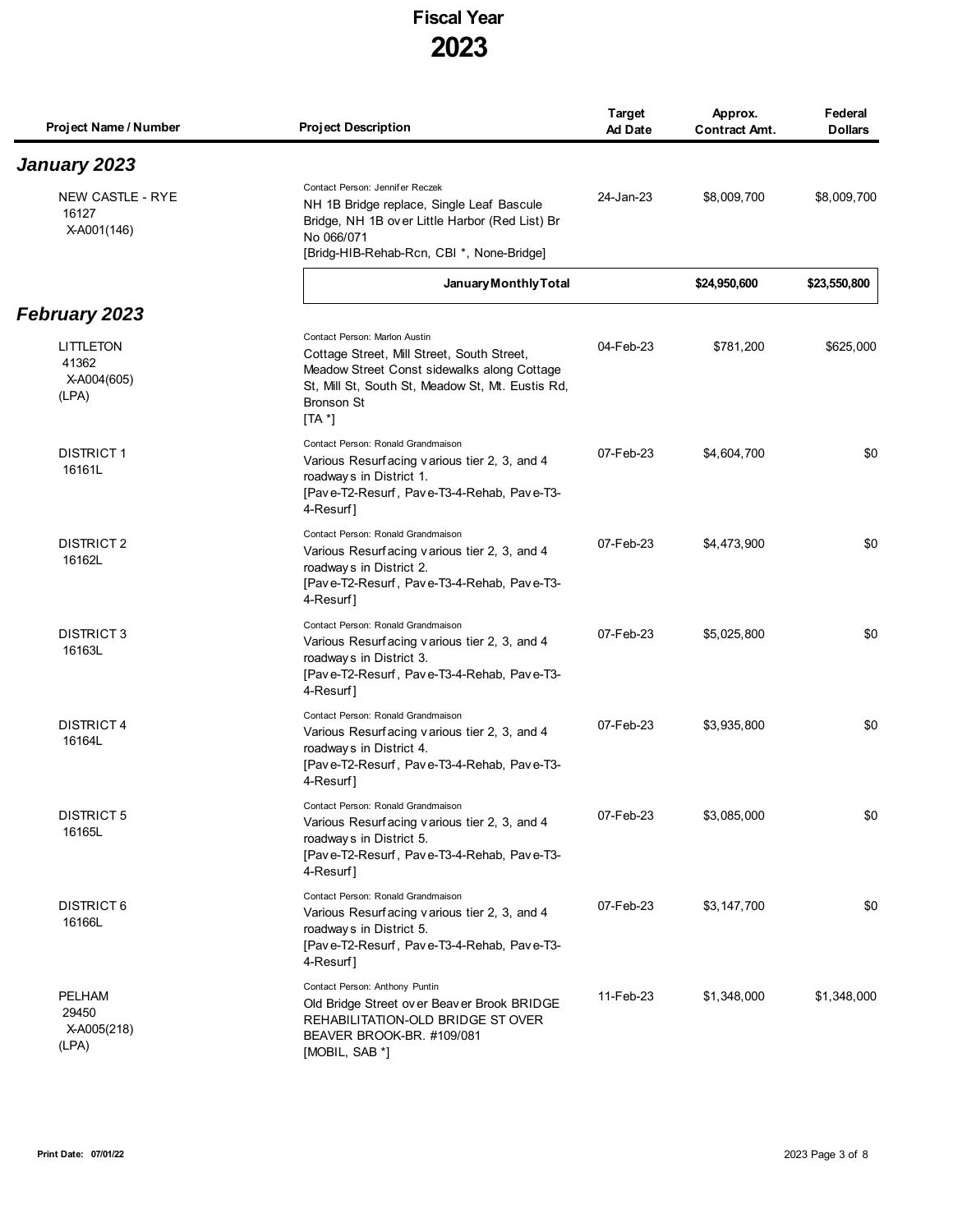| Project Name / Number                                       | <b>Project Description</b>                                                                                                                                                                                                                                       | Target<br><b>Ad Date</b> | Approx.<br><b>Contract Amt.</b> | Federal<br><b>Dollars</b> |
|-------------------------------------------------------------|------------------------------------------------------------------------------------------------------------------------------------------------------------------------------------------------------------------------------------------------------------------|--------------------------|---------------------------------|---------------------------|
| February 2023                                               |                                                                                                                                                                                                                                                                  |                          |                                 |                           |
| NASHUA-MERRIMACK-BEDFORD<br>13761E                          | Contact Person: Wendy Johnson<br>FE Everett Turpike FE Everett Turnpike<br>widening in Merrimack of a 2-lane section from<br>Bedford Rd to south of Exit 13.<br>$[TPK^*]$                                                                                        | 28-Feb-23                | \$17,484,000                    | \$0                       |
| STATEWIDE PAVEMENT MARKINGS<br>43933                        | Contact Person: Lee Baronas<br>Pavement Markings Pavement Marking<br>Maintenance via Contractor. Limited to<br>Stanciled and Transverse Markings.<br>[BET-MAR-HQ, NON-PAR (dot)]                                                                                 | 28-Feb-23                | \$301,300                       | \$0                       |
|                                                             | <b>February Monthly Total</b>                                                                                                                                                                                                                                    |                          | \$44,187,400                    | \$1,973,000               |
| <b>March 2023</b>                                           |                                                                                                                                                                                                                                                                  |                          |                                 |                           |
| <b>CLAREMONT</b><br>13248<br>X-MGS-STP-X-0131(039)<br>(LPA) | Contact Person: Kevin Russell<br>NH 12 NH 12 & NORTH STREET INTERSECTION<br>RELOCATION {MUPCA AND Demo ID NH039 &<br>NH059}<br>[Ear-NH027, Ear-NH030, Ear-NH039, Ear-<br>NH047, Ear-NH059, Ear-NH086, MUPCA*, NON-<br>PAR (dot), NON-PAR (other), Other Fed Aid] | 17-Mar-23                | \$3,534,000                     | \$2,827,200               |
| <b>TURNPIKE DRAINAGE</b><br>43303                           | Contact Person: Sam Newsom<br>Spaulding Turnpike Turnpike Drainage<br>Rehabilitation<br>$[TRR^*]$                                                                                                                                                                | 28-Mar-23                | \$485,900                       | \$0                       |
|                                                             | <b>March Monthly Total</b>                                                                                                                                                                                                                                       |                          | \$4,019,900                     | \$2,827,200               |
|                                                             | <b>Second Quarter Total</b>                                                                                                                                                                                                                                      |                          | \$73,157,900                    | \$28,351,000              |
| <b>April 2023</b>                                           |                                                                                                                                                                                                                                                                  |                          |                                 |                           |
| LONDONDERRY<br>41715<br>X-A004(724)                         | Contact Person: Jason Ayotte<br>NH 28/Stonehenge Road Operational and<br>capacity improvements at the intersection of<br>NH 28 & Stonehenge Road<br>[Federal-Aid Highway, None-Highway]                                                                          | 11-Apr-23                | \$1,219,700                     | \$609,900                 |
| <b>CLAREMONT</b><br>27691<br>X-A003(590)                    | Contact Person: Jason Tremblay<br>NH 12A NH 12A, bridge rehabilitation carrying<br>NH 12A over Sugar River, Br No 072/127<br>[Bridg-T3-4-Rehab-Rcn]                                                                                                              | 18-Apr-23                | \$3,720,000                     | \$0                       |
| STATEWIDE TOLL PLAZA<br><b>REHABILITATION</b><br>43306      | Contact Person: Sam Newsom<br>FEET, Blue Star Turnpike Toll Plaza<br>Rehabilitation<br>$[TRR^*]$                                                                                                                                                                 | 25-Apr-23                | \$920,700                       | \$0                       |
|                                                             | <b>April Monthly Total</b>                                                                                                                                                                                                                                       |                          | \$5,860,400                     | \$609,900                 |
| <b>May 2023</b>                                             |                                                                                                                                                                                                                                                                  |                          |                                 |                           |
| <b>BEDFORD - MERRIMACK</b><br>16100                         | Contact Person: John Corcoran<br>F.E. EVERETT TPK Improvement to Bedford<br>Mainline Toll Plaza to Institute All Electronic<br>Tolling<br>$[TPK^*]$                                                                                                              | 02-May-23                | \$9,951,000                     | \$0                       |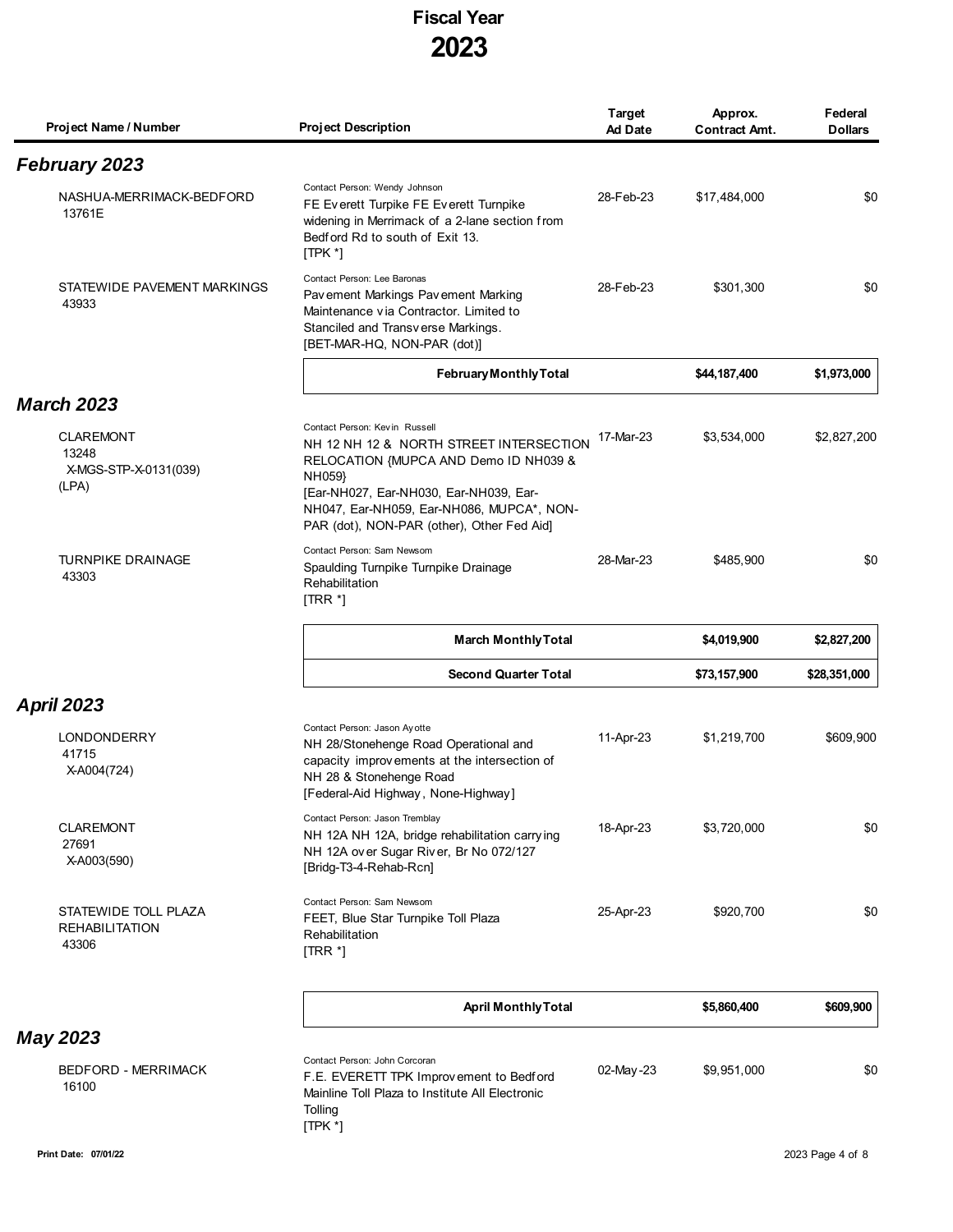| Project Name / Number                           | <b>Project Description</b>                                                                                                                                                                                       | <b>Target</b><br><b>Ad Date</b> | Approx.<br><b>Contract Amt.</b> | Federal<br><b>Dollars</b> |
|-------------------------------------------------|------------------------------------------------------------------------------------------------------------------------------------------------------------------------------------------------------------------|---------------------------------|---------------------------------|---------------------------|
| <b>May 2023</b>                                 |                                                                                                                                                                                                                  |                                 |                                 |                           |
| <b>STATEWIDE</b><br>40845<br>X-A004(504)        | Contact Person: Mike Dugas<br>Various Installation of rumble strips along State<br>roadways.                                                                                                                     | 02-May-23                       | \$446,400                       | \$446,400                 |
|                                                 | $[HSIP^*]$                                                                                                                                                                                                       |                                 |                                 |                           |
| <b>MERRIMACK</b><br>10136D<br>X-A001(265)       | Contact Person: Jennifer Reczek<br>NH 101A Safety impr. at NH 101A / Cont. Blvd<br>& at Craftsman Lane / Boston Post Rd<br>[Other Fed Aid]                                                                       | 23-May-23                       | \$4,082,200                     | \$4,082,200               |
|                                                 | <b>May Monthly Total</b>                                                                                                                                                                                         |                                 | \$14,479,600                    | \$4,528,600               |
| <b>June 2023</b>                                |                                                                                                                                                                                                                  |                                 |                                 |                           |
| <b>JACKSON</b><br>40808<br>(LPA)                | Contact Person: Ron Kleiner<br>Valley Cross Road over Wildcat Brook Bridge<br>Rehabilitation-Valley Cross Rd over Wildcat<br>Brook-Br. #153/066<br>$[SAB^*]$                                                     | 01-Jun-23                       | \$1,019,300                     | \$0                       |
| MILTON, NH-LEBANON, ME<br>40658<br>X-A004(865)  | Contact Person: Matthew Lampron<br>Townhouse Road over Northeast Pond Bridge<br>Replacement-Townhouse Road over Northeast<br>Pond-formerly Br. #168/152 - proposed Br.<br>#168/151<br>[MOBRR *, NON-PAR (Maine)] | 01-Jun-23                       | \$1,396,900                     | \$558,700                 |
| ORFORD<br>41151<br>X-A005(251)<br>(LPA)         | Contact Person: Ron Kleiner<br>Archertown Road Bridge Replacement -<br>Archertown Road over Jacobs Brook-Br. No.<br>080/120<br>$[MOBIL, SAB*]$                                                                   | 01-Jun-23                       | \$950,500                       | \$950,500                 |
| <b>WEBSTER</b><br>40810<br>X-A005(217)<br>(LPA) | Contact Person: Ron Kleiner<br>Clothespin Bridge Road over Blackwater River<br>Bridge Replacement-Clothespin BR Rd over<br>Blackwater Riv er-Br#121/103 & widening<br>fishing access area<br>[MOBIL, SAB *]      | 01-Jun-23                       | \$1,845,100                     | \$1.845.100               |
| <b>WENTWORTH</b><br>40648<br>(LPA)              | Contact Person: Ron Kleiner<br>Frescoln Road over Rocky Branch Bridge<br>Replacement-Frescoln Road over Rocky<br>Branch-Br. #108/070<br>$[SAB^*]$                                                                | $01$ -Jun-23                    | \$659.100                       | \$0                       |
| <b>JAFFREY</b><br>16307<br>X-A001(234)          | Contact Person: Tobey Reynolds<br>US 202 RECONFIGURE "DOG-LEG"<br>INTERSECTION OF US 202, NH 124, AND NH<br>137<br>[Bridg-T1-2-Main-Pres, Bridg-T1-2-Rehab-Rcn,<br>None-Highway]                                 | 13-Jun-23                       | \$8,962,600                     | \$8,962,600               |
| <b>LEE</b><br>41322<br>X-A004(593)              | Contact Person: David Scott<br>NH Route 125 Bridge Replacement of culvert<br>carrying NH 125 over Little River Br No 073/084<br>[Bridg-T1-2-Rehab-Rcn]                                                           | 20-Jun-23                       | \$1,395,000                     | \$1,395,000               |
|                                                 | June Monthly Total                                                                                                                                                                                               |                                 | \$16,228,500                    | \$13,711,900              |

 $\blacksquare$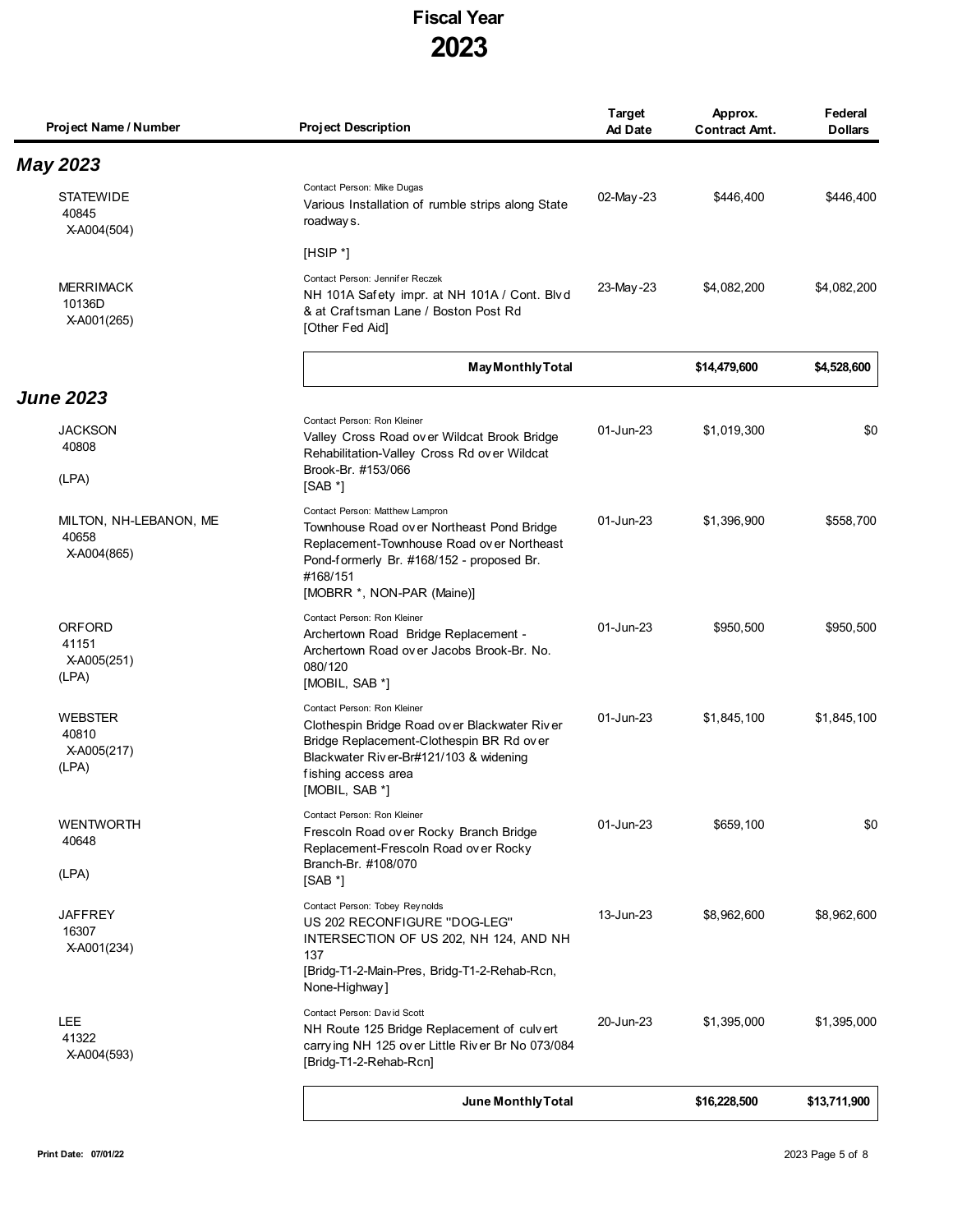| Project Name / Number                                                   | <b>Project Description</b>                                                                                                                                                                           | <b>Target</b><br><b>Ad Date</b> | Approx.<br><b>Contract Amt.</b> | Federal<br><b>Dollars</b> |
|-------------------------------------------------------------------------|------------------------------------------------------------------------------------------------------------------------------------------------------------------------------------------------------|---------------------------------|---------------------------------|---------------------------|
|                                                                         | <b>Third Quarter Total</b>                                                                                                                                                                           |                                 | \$36,568,500                    | \$18,850,400              |
| <b>July 2023</b>                                                        |                                                                                                                                                                                                      |                                 |                                 |                           |
| <b>HOPKINTON-WARNER</b><br>43801<br>X-A005(200)                         | Contact Person: David Scott<br>I-89 Painting four bridges - 2 bridges carrying I-<br>89 in Hopkinton and 2 bridges over I-89 in<br>Warner.<br>[Bridg-T1-2-Main-Pres, Bridg-T3-4-Main-Pres]           | 18-Jul-23                       | \$1,353,200                     | \$1,353,200               |
| NEWINGTON - DOVER<br>11238S                                             | Contact Person: Jennifer Reczek<br>SPAULDING TURNPIKE / LITTLE BAY BRIDGES<br>Remove the superstructure General Sullivan Br<br>& provide the most cost effective bike/ped<br>connection<br>$[TPK^*]$ | 18-Jul-23                       | \$28,132,500                    | \$0                       |
| <b>CONWAY</b><br>42522<br>X-A004(891)                                   | Contact Person: Mike Dugas<br>US 302 / East Conway Rd Implement<br>intersection safety improvements<br>$[HSIP^*]$                                                                                    | 26-Jul-23                       | \$1,860,000                     | \$1,860,000               |
|                                                                         | July Monthly Total                                                                                                                                                                                   |                                 | \$31,345,700                    | \$3,213,200               |
| August 2023                                                             |                                                                                                                                                                                                      |                                 |                                 |                           |
| <b>LEBANON</b><br>24221<br>X-A005(250)<br>(LPA)                         | Contact Person: Ron Kleiner<br>TRUES BROOK RD OVER BLOODS BROOK<br>BRIDGE REPLACEMENT-TRUES BROOK RD<br>OVER BLOODS BROOK-BR. #066/059<br>[MOBIL, SAB *]                                             | 01-Aug-23                       | \$3,627,000                     | \$3,627,000               |
| <b>WARNER - SUTTON</b><br>15747<br>X-A000(942)                          | Contact Person: Margarete Baldwin<br>I-89 Pavement Rehab from MM 20.5 to MM 24.2<br>[Pave-T1-Rehab]                                                                                                  | 01-Aug-23                       | \$13,313,900                    | \$13,313,900              |
| <b>COLUMBIA</b><br>43441<br>X-A005(109)                                 | Contact Person: Kirk Mudgett<br>US Route 3 Replacement of an existing<br>concrete box culvert (US 3) located 1000'<br>north of Jordan Hill Rd.<br>[CRDR *]                                           | 08-Aug-23                       | \$590,600                       | \$590,600                 |
| WILTON - MILFORD - AMHERST -<br><b>BEDFORD</b><br>13692D<br>X-A004(698) | Contact Person: Jason Ay otte<br>NH 101 Traffic and safety improvements<br>consistent with the intent of the 2002 corridor<br>study<br>[Other Fed Aid]                                               | 22-Aug-23                       | \$6,818,000                     | \$6,818,000               |
|                                                                         | <b>August Monthly Total</b>                                                                                                                                                                          |                                 | \$24,349,500                    | \$24,349,500              |
| September 2023                                                          |                                                                                                                                                                                                      |                                 |                                 |                           |
| SEABROOK - HAMPTON<br>15904<br>X-A001(026)                              | Contact Person: Jennifer Reczek<br>NH 1A Reconstruction of Red List bridge<br>carrying NH 1A over Hampton<br>River(Br#235/025)Debt Serv. Proj#42710<br>[BRPPI *, Bridg-HIB-Rehab-Rcn, None-Other]    | 05-Sep-23                       | \$51,243,900                    | \$51,243,900              |
| <b>TROY - JAFFREY</b><br>43443<br>X-A005(110)                           | Contact Person: Kirk Mudgett<br>NH Route 124 Replacement of a crossing of 3<br>cmp pipes under Route 124 at Perkins Pond.<br>$[CRDR*]$                                                               | 05-Sep-23                       | \$889,700                       | \$889,700                 |
| Print Date: 07/01/22                                                    |                                                                                                                                                                                                      |                                 |                                 | 2023 Page 6 of 8          |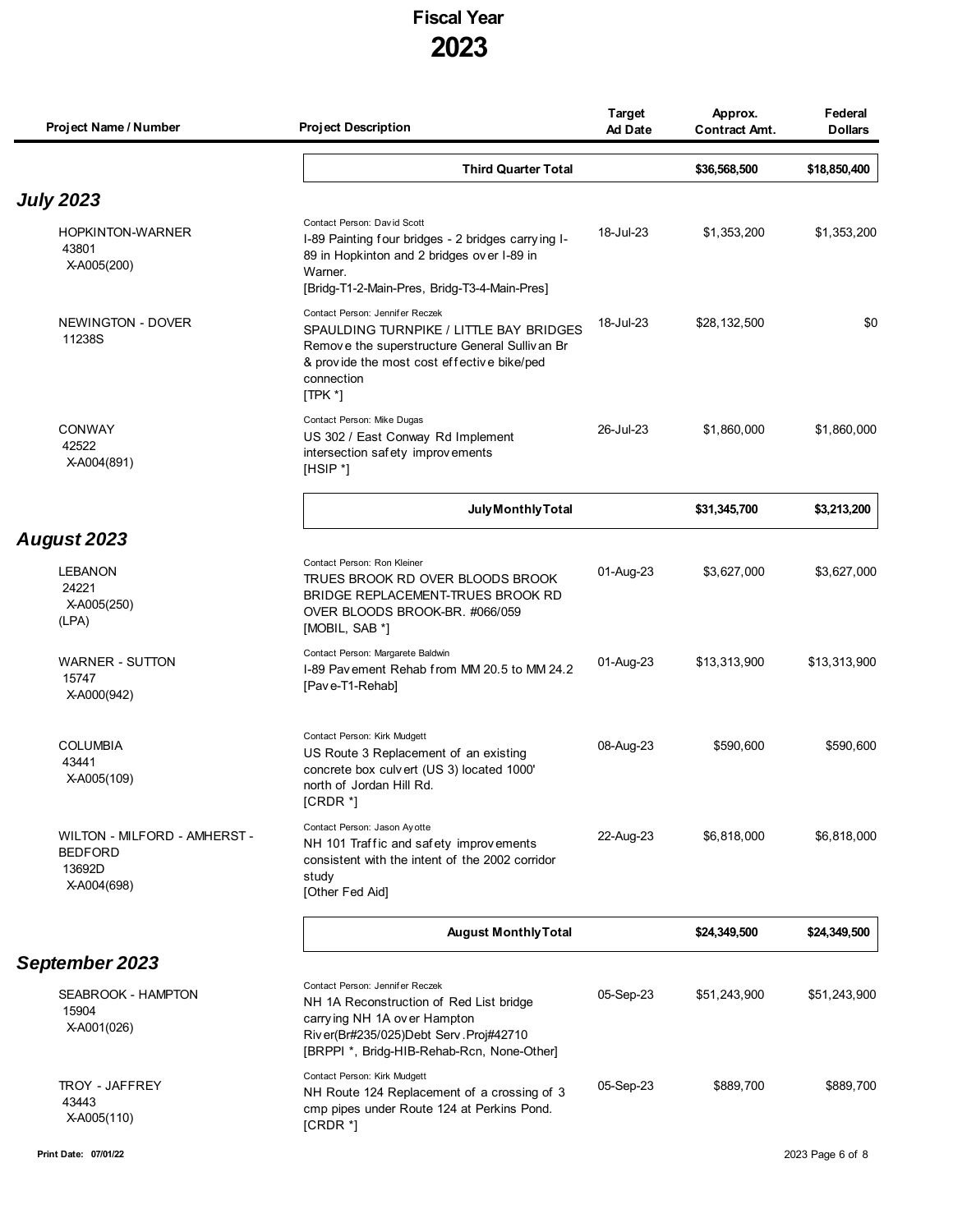| Project Name / Number                       | <b>Project Description</b>                                                                                                                                                            | Target<br><b>Ad Date</b> | Approx.<br><b>Contract Amt.</b> | Federal<br><b>Dollars</b> |
|---------------------------------------------|---------------------------------------------------------------------------------------------------------------------------------------------------------------------------------------|--------------------------|---------------------------------|---------------------------|
| September 2023                              |                                                                                                                                                                                       |                          |                                 |                           |
| <b>JEFFERSON</b><br>42558<br>X-A004(910)    | Contact Person: Kirk Mudgett<br>US Route 2 Replcmt of 13' jack arch bridge at<br>Pricilla Bk. 140/097 and 48" cmp/4x4 conc box<br>just to the south<br>[Bridg-T1-2-Rehab-Rcn, CRDR *] | 12-Sep-23                | \$1,891,600                     | \$1,891,600               |
| MANCHESTER-HOOKSETT<br>42753<br>X-A004(960) | Contact Person: David Scott<br>1-93 NB Address Preservation needs on 5<br>bridges in Manchester & Hooksett on I-93 NB.<br>[Bridg-HIB-Main-Pres, Bridg-T1-2-Main-Pres]                 | 19-Sep-23                | \$8.579.300                     | \$8,579,300               |
|                                             | <b>September Monthly Total</b>                                                                                                                                                        |                          | \$62,604,500                    | \$62,604,500              |
|                                             |                                                                                                                                                                                       |                          |                                 |                           |

| <b>Fourth Quarter Total</b> | \$118,299,700 | \$90,167,200  |
|-----------------------------|---------------|---------------|
| Fiscal Year 2023 Total      | \$245,368,400 | \$145,503,400 |